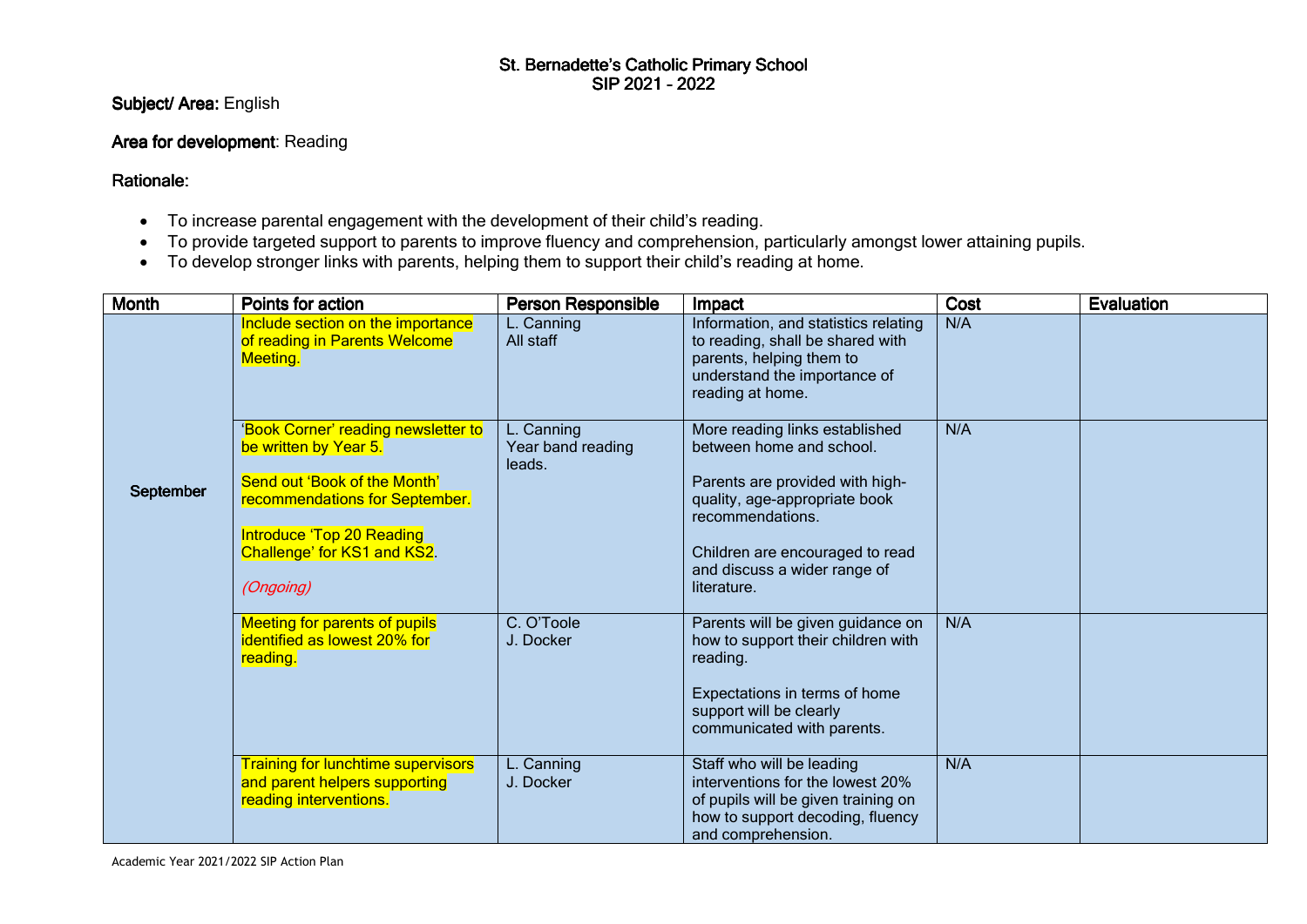|  | Phonics/reading meeting for<br>parents of EYFS pupils.                                                                      | C. O'Toole                                | Phonics scheme will be explained<br>to parents and information on how<br>parents can support with reading<br>will be shared.<br>Parents will have an increased<br>awareness of the importance of<br>support their child's reading.                                                                                                                                                              |     |  |
|--|-----------------------------------------------------------------------------------------------------------------------------|-------------------------------------------|-------------------------------------------------------------------------------------------------------------------------------------------------------------------------------------------------------------------------------------------------------------------------------------------------------------------------------------------------------------------------------------------------|-----|--|
|  | <b>Accelerated Reader assessments</b><br>to be taken by pupils from Year 2-<br>Year 6, with results shared with<br>parents. | K. Lakin<br>All staff                     | All pupils will have completed their<br><b>STAR Assessment.</b><br>Teacher will then be able to<br>provide them with their ZPD so<br>that they can begin choosing their<br>own books.<br>Teacher will have an increased<br>awareness of children's reading<br>ability.<br>Parents will have a clearer<br>understanding of their child's<br>reading age and how this<br>compares to their peers. | N/A |  |
|  | Begin opening library after school.<br>(Ongoing)                                                                            | T. McCartan<br>M. Colclough<br>L. Canning | Pupils will have the opportunity to<br>change their books more<br>regularly.<br>Parents will be able to engage<br>with their children's reading<br>material.                                                                                                                                                                                                                                    | N/A |  |
|  | Information shared with governing<br>body on reading.                                                                       | L. Canning<br><b>Governing Body</b>       | All stakeholders have a shared<br>understanding of the importance<br>of reading. Governing Body<br>understands actions taken by the<br>school to enrich pupils' reading.                                                                                                                                                                                                                        | N/A |  |
|  | Reading training for staff<br>Dialogic reading and the PEER<br>sequence for EYFS staff including<br><b>TAs</b>              | L. Canning<br>J. Docker<br>Year bands     | Staff have been reminded of the<br>importance of developing reading<br>culture.<br>Strategies to enhance reading for<br>pleasure have been shared.<br>Opportunities for parental<br>engagement have been explored<br>and discussed.<br>Training for EYFS staff on dialogic<br>reading and the peer sequence.                                                                                    | N/A |  |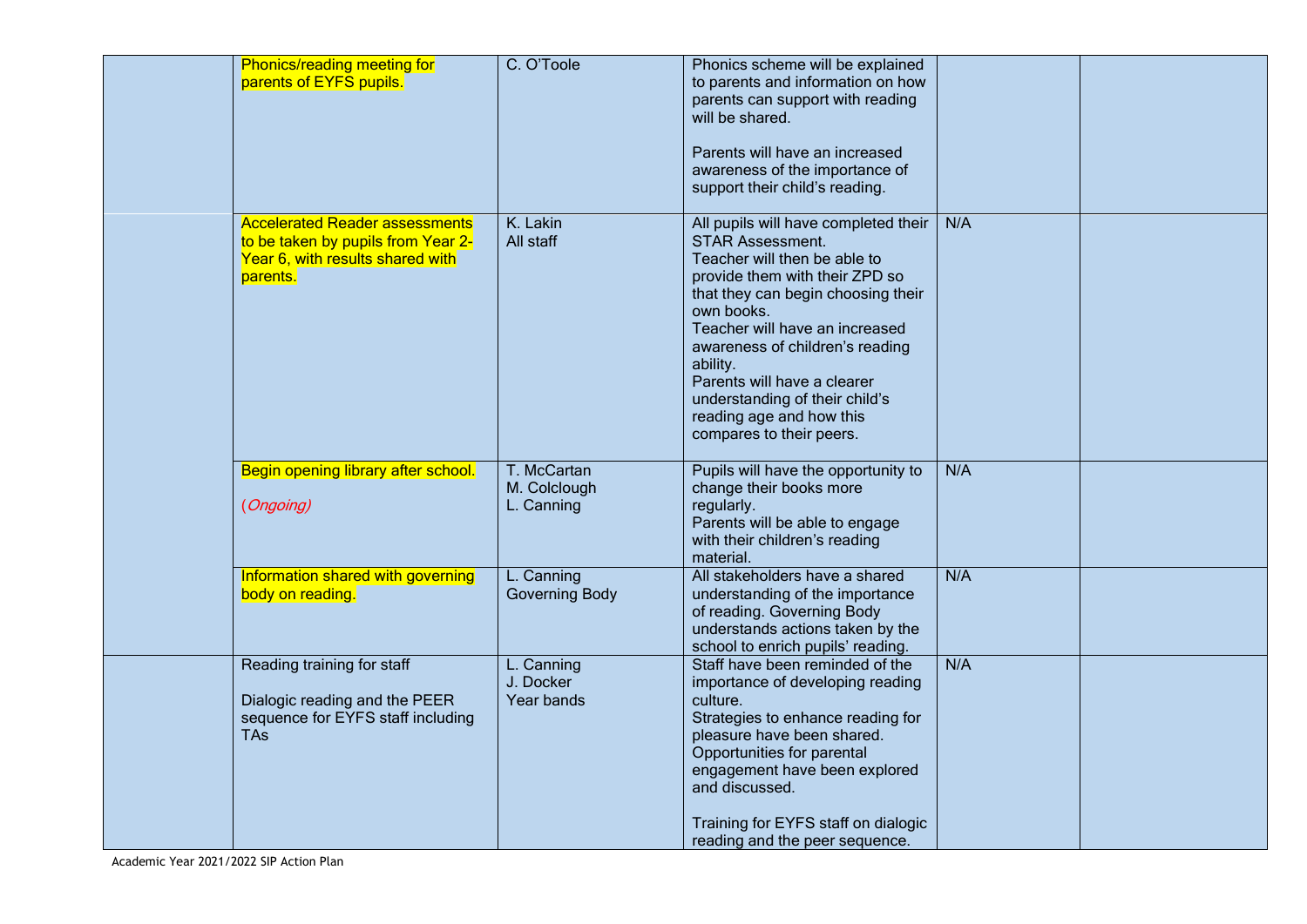|         | Parent questionnaire, focusing on<br>reading, distributed. | L. Canning                   | Parents given the opportunity to<br>share their opinions on reading,<br>as well as identifying areas school | N/A                |  |
|---------|------------------------------------------------------------|------------------------------|-------------------------------------------------------------------------------------------------------------|--------------------|--|
|         |                                                            |                              | can support.                                                                                                |                    |  |
|         | TAs and lunchtime supervisors to                           | C. Connaire                  | Children will be heard read at                                                                              |                    |  |
|         | provide targeted support for bottom                        | J. Docker                    | least three times per week on a                                                                             |                    |  |
|         | $20\%$ .                                                   | TAs/lunchtime                | one-to-one basis, improving                                                                                 |                    |  |
|         |                                                            | supervisors                  | fluency and confidence when                                                                                 |                    |  |
|         |                                                            |                              | reading aloud.                                                                                              |                    |  |
|         | Support to be provided to parents of                       | J. Docker                    | Parents will be more aware of the                                                                           |                    |  |
|         | pupils in the bottom 20% for                               |                              | importance of supporting their                                                                              |                    |  |
|         | reading.                                                   |                              | child in reading and will have                                                                              |                    |  |
|         |                                                            |                              | clearer strategies for helping at                                                                           |                    |  |
|         |                                                            |                              | home.                                                                                                       |                    |  |
|         | <b>Story time sessions for Reception,</b>                  | <b>Reception staff</b>       | Parents will play a more active                                                                             | N/A                |  |
|         | Year 1 and 2 parents.                                      | Year 1 staff                 | role in their child's reading. The                                                                          |                    |  |
|         |                                                            | Year 2 staff                 | importance of reading will be                                                                               |                    |  |
|         | Library to open to EYFS/KS1 pupils.                        | C. O'Toole<br>EYFS/KS1 staff | promoted and strategies shared.<br>Children in EYFS/KS1 will have                                           | Cost of new        |  |
|         |                                                            | <b>TAs</b>                   | more free choice on a reading for                                                                           | shelving plus new  |  |
|         |                                                            |                              | pleasure book to accompany their                                                                            | books for library. |  |
|         |                                                            |                              | phonetically decodable book.                                                                                |                    |  |
|         | Reading rewards scheme                                     | L. Canning                   | Pupils will be able to choose a                                                                             | £200               |  |
|         | established.                                               | All staff                    | book as a reward. Pupils will have                                                                          |                    |  |
|         |                                                            |                              | more books at home to read.                                                                                 |                    |  |
|         | Bedtime story bear to go home with                         | EYFS/KS1 staff               | Sharing stories will be celebrated                                                                          | Cost of bear       |  |
|         | EYFS, Year 1 and 2 pupils.                                 |                              | more at home.                                                                                               | resources.         |  |
|         | Reading and rhyme spine books,                             | <b>EYFS</b> staff            | Parents can explore these texts,                                                                            | N/A                |  |
|         | songs, poems and rhymes to be                              |                              | poems, rhymes and songs further                                                                             |                    |  |
|         | shared with parents on seesaw                              |                              | with their children at home.                                                                                |                    |  |
|         | (weekly throughout the year).                              |                              |                                                                                                             |                    |  |
|         | Recommend books with parents on                            | <b>EYFS</b> staff            | Raises the profile of high quality                                                                          | N/A                |  |
|         | a display (easel) outside EYFS                             |                              | texts parents can share with their                                                                          |                    |  |
|         | classroom doors weekly via QR for                          |                              | children at home.                                                                                           |                    |  |
|         | parents to scan.                                           |                              |                                                                                                             |                    |  |
|         | Adjust reading information available                       | L. Canning                   | Information on school website is                                                                            | N/A                |  |
|         | on school website.                                         | C. Connaire                  | up to date and accurate, providing                                                                          |                    |  |
|         |                                                            | K. Lakin                     | parents with the information they                                                                           |                    |  |
|         |                                                            | C. O'Toole                   | need to support their children.                                                                             |                    |  |
|         | 'Book Corner' section of the                               | L. Canning                   | Children will see teachers as                                                                               | N/A                |  |
|         | newsletter to be written by Year 5.                        | Year band reading            | readers, through shared                                                                                     |                    |  |
|         |                                                            | leads.                       | recommendations. Parents will be<br>aware of increased focus on                                             |                    |  |
| October |                                                            |                              | reading for pleasure.                                                                                       |                    |  |
|         |                                                            |                              |                                                                                                             |                    |  |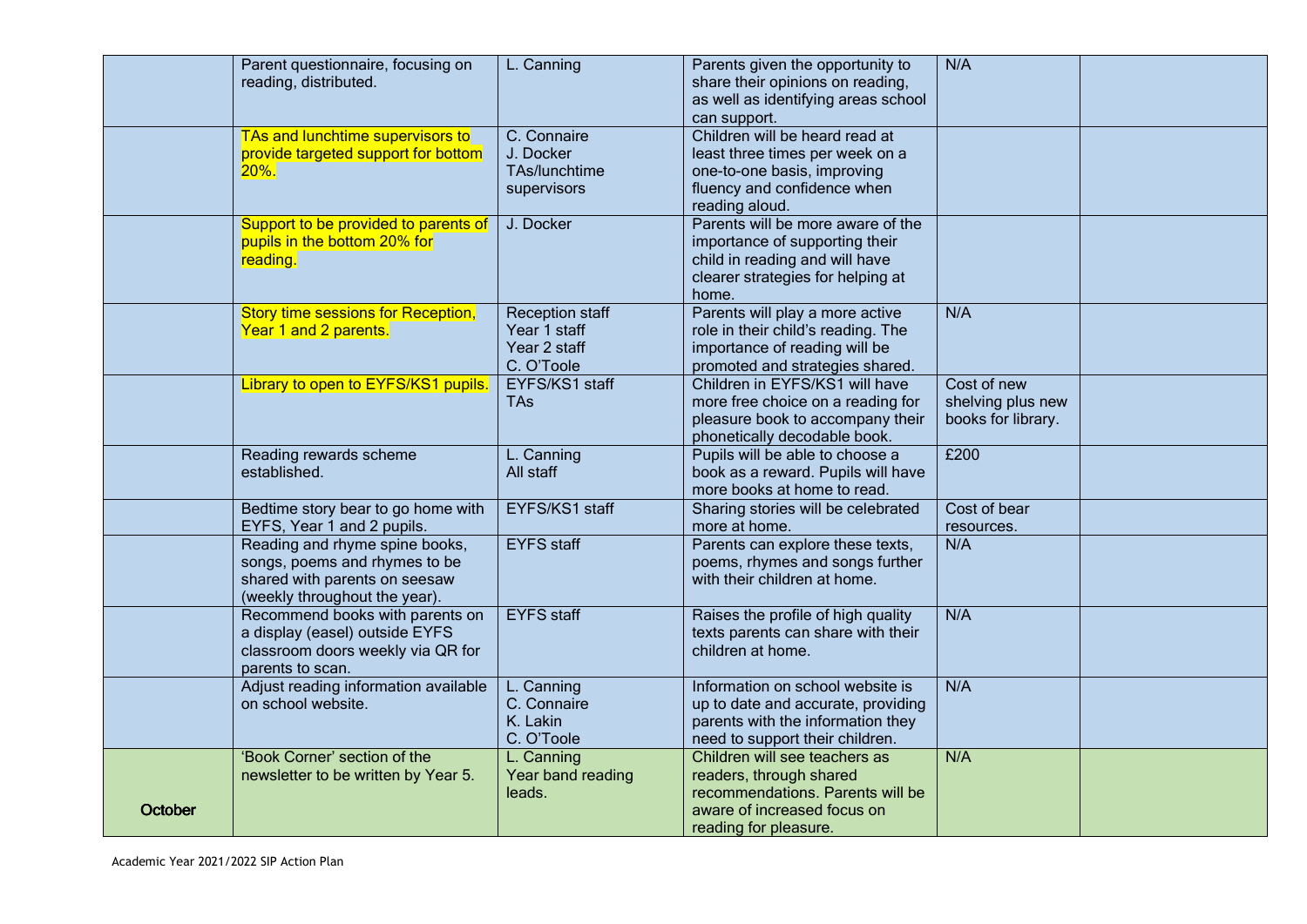| Reading event for Year 5 parents to<br>be organised.                         | L. Canning<br>Year band reading<br>leads. | This event will help to develop<br>and strength home-school links<br>with a focus on reading for<br>pleasure.                                                                                                                                                                                                                                                                                              | N/A |  |
|------------------------------------------------------------------------------|-------------------------------------------|------------------------------------------------------------------------------------------------------------------------------------------------------------------------------------------------------------------------------------------------------------------------------------------------------------------------------------------------------------------------------------------------------------|-----|--|
| 'Reading Culture' team to meet to<br>discuss progress and to share<br>ideas. | L. Canning<br><b>Reading Culture team</b> | Good practice will be shared and<br>new ideas discussed. Progress to<br>date analysed.                                                                                                                                                                                                                                                                                                                     | N/A |  |
| Send out 'Book of the Month'<br>recommendations for October.                 | L. Canning<br>K. O'Neill                  | More reading links established<br>between home and school.<br>Parents are provided with high-<br>quality, age-appropriate book<br>recommendations.<br>Children are encouraged to read<br>and discuss a wider range of<br>literature.                                                                                                                                                                       | N/A |  |
| Parent workshops to be held with a<br>focus on reading.                      | L. Canning<br>Year bands                  | Workshops will be held for<br>parents of pupils from Year 1-<br>Year 6.<br>Information will be shared on the<br>importance of reading.<br>Parents will have an increased<br>understanding of the school's<br>reading curriculum and will have<br>more understanding of strategies<br>they can use to support reading at<br>home.<br>Parents will get the opportunity to<br>share a story with their child. | N/A |  |
| Reading training for staff                                                   | L. Canning<br>Year bands                  | Staff have been reminded of the<br>importance of developing reading<br>culture.<br>Strategies to enhance reading for<br>pleasure have been shared.<br>Opportunities for parental<br>engagement have been explored<br>and discussed.                                                                                                                                                                        | N/A |  |
| Disseminate information on Toppsta<br>to parents.                            | L. Canning<br>J. Ryan                     | Parents have an increased<br>awareness of the benefits of using<br>Toppsta with their children.                                                                                                                                                                                                                                                                                                            | N/A |  |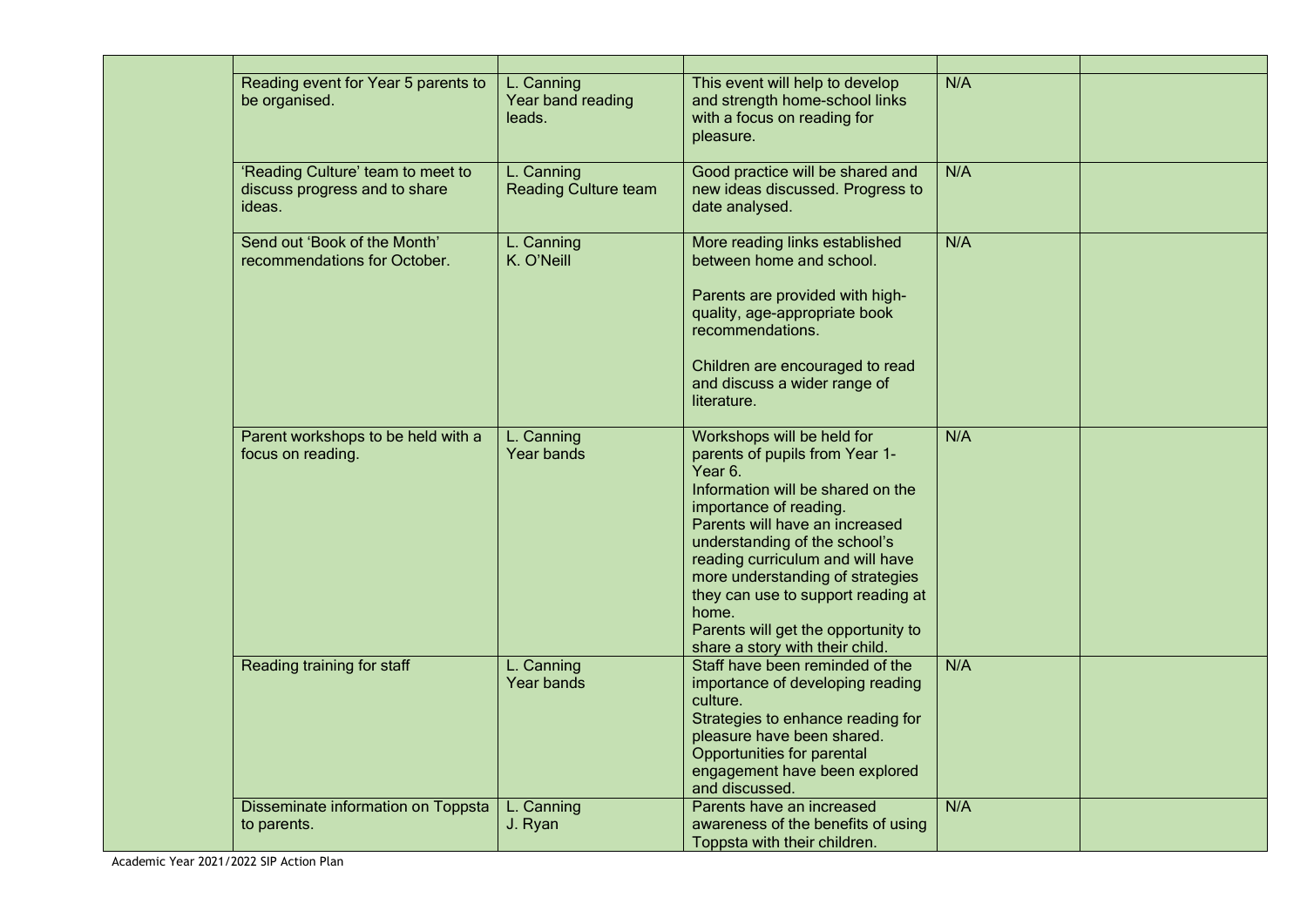|                 | TAs and lunchtime supervisors to     | C. Connaire            | Children will be heard read at     |                    |  |
|-----------------|--------------------------------------|------------------------|------------------------------------|--------------------|--|
|                 | provide targeted support for bottom  | J. Docker              | least three times per week on a    |                    |  |
|                 | 20%.                                 | TAs/lunchtime          | one-to-one basis, improving        |                    |  |
|                 |                                      | supervisors            | fluency and confidence when        |                    |  |
|                 |                                      |                        | reading aloud.                     |                    |  |
|                 | Support to be provided to parents of | J. Docker              | Parents will be more aware of the  |                    |  |
|                 | pupils in the bottom 20% for         |                        | importance of supporting their     |                    |  |
|                 | reading.                             |                        | child in reading and will have     |                    |  |
|                 |                                      |                        | clearer strategies for helping at  |                    |  |
|                 |                                      |                        | home.                              |                    |  |
|                 | Story time sessions for Reception,   | <b>Reception staff</b> | Parents will play a more active    | N/A                |  |
|                 | Year 1 and 2 parents.                | Year 1 staff           | role in their child's reading. The |                    |  |
|                 |                                      | Year 2 staff           | importance of reading will be      |                    |  |
|                 |                                      | C. O'Toole             | promoted and strategies shared.    |                    |  |
|                 |                                      |                        |                                    |                    |  |
|                 |                                      |                        | Reception teachers to model        |                    |  |
|                 |                                      |                        | reading a story to the children,   |                    |  |
|                 |                                      |                        | discussing children's              |                    |  |
|                 |                                      |                        | ideas and responses (dialogic      |                    |  |
|                 |                                      |                        | reading) to help children          |                    |  |
|                 |                                      |                        | to develop their early enjoyment   |                    |  |
|                 |                                      |                        | and understanding of               |                    |  |
|                 |                                      |                        | books.                             |                    |  |
|                 | School library to open after school  | TAs.                   | Pupils have the opportunity to     | N/A                |  |
|                 | for twenty minutes daily.            |                        | change their books more regularly  |                    |  |
|                 |                                      |                        | and parents can engage more        |                    |  |
|                 |                                      |                        | with their child's reading         |                    |  |
|                 |                                      |                        | experience.                        |                    |  |
|                 | Library to open to EYFS/KS1 pupils.  | EYFS/KS1 staff         | Children in EYFS/KS1 will have     | Cost of new        |  |
|                 |                                      | <b>TAs</b>             | more free choice on a reading for  | shelving plus new  |  |
|                 |                                      |                        | pleasure book to accompany their   | books for library. |  |
|                 |                                      |                        | phonetically decodable book.       |                    |  |
|                 | Bedtime story bear to go home with   | EYFS/KS1 staff         | Sharing stories will be celebrated | Cost of bear       |  |
|                 | EYFS, Year 1 and 2 pupils.           |                        | more at home.                      | resources.         |  |
|                 | Fluency assessment of pupils         | L. Canning             | Progress of bottom 20% will be     | N/A                |  |
|                 | receiving support.                   | K. Lakin               | tracked. Intervention can be       |                    |  |
|                 |                                      | C. Connaire            | adjusted, as applicable.           |                    |  |
|                 |                                      | J. Docker              |                                    |                    |  |
|                 | 'Book Corner' newsletter to be       | L. Canning             | Children will see teachers as      | N/A                |  |
|                 | written by Year 6.                   | Year <sub>6</sub>      | readers, through shared            |                    |  |
|                 |                                      |                        | recommendations. Parents will be   |                    |  |
| <b>November</b> |                                      |                        | aware of increased focus on        |                    |  |
|                 |                                      |                        | reading for pleasure.              |                    |  |
|                 |                                      |                        |                                    |                    |  |
|                 | Reading event for Year 6 parents to  | L. Canning             | This event will help to develop    | N/A                |  |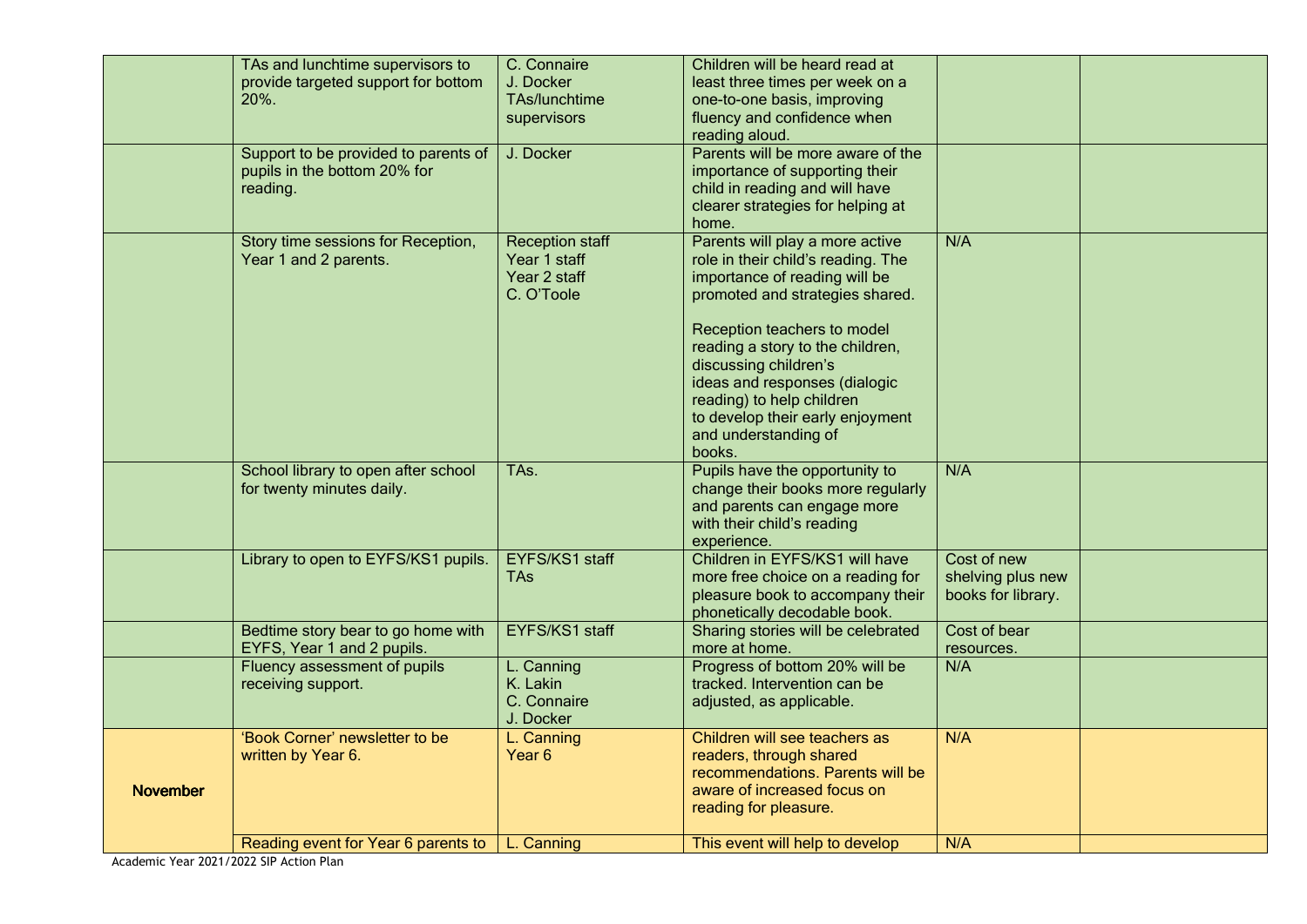| be organised.                                                                    | Year <sub>6</sub>                                                    | and strength home-school links<br>with a focus on reading for<br>pleasure.                                                                                                                                                          |            |  |
|----------------------------------------------------------------------------------|----------------------------------------------------------------------|-------------------------------------------------------------------------------------------------------------------------------------------------------------------------------------------------------------------------------------|------------|--|
| Read-a-thon to be held in KS1 and<br><b>KS2.</b>                                 | L. Canning<br>KS1 and KS2 Staff<br>Year 5                            | All pupils will be encouraged to<br>read more in order to raise money<br>to create a 'Reading Fund'.                                                                                                                                | N/A        |  |
| Send out 'Book of the Month'<br>recommendations for November.                    | L. Canning                                                           | More reading links established<br>between home and school.<br>Parents are provided with high-<br>quality, age-appropriate book<br>recommendations.<br>Children are encouraged to read                                               | N/A        |  |
|                                                                                  |                                                                      | and discuss a wider range of<br>literature.                                                                                                                                                                                         |            |  |
| Arrange book fair in school to<br>coincide with Parents' Evening.                | K. Lakin                                                             | Parents will have the opportunity<br>to purchase books to enrich their<br>children's reading experience.                                                                                                                            | <b>TBC</b> |  |
| Reading training for staff                                                       | L. Canning<br>J. Docker<br><b>Year bands</b>                         | Staff have been reminded of the<br>importance of developing reading<br>culture.<br>Strategies to enhance reading for<br>pleasure have been shared.<br>Opportunities for parental<br>engagement have been explored<br>and discussed. | N/A        |  |
| TAs and lunchtime supervisors to<br>provide targeted support for bottom<br>20%.  | C. Connaire<br>J. Docker<br><b>TAs/lunchtime</b><br>supervisors      | Children will be heard read at<br>least three times per week on a<br>one-to-one basis, improving<br>fluency and confidence when<br>reading aloud.                                                                                   |            |  |
| Support to be provided to parents of<br>pupils in the bottom 20% for<br>reading. | J. Docker                                                            | Parents will be more aware of the<br>importance of supporting their<br>child in reading and will have<br>clearer strategies for helping at<br>home.                                                                                 |            |  |
| Story time sessions for Reception,<br>Year 1 and 2 parents.                      | <b>Reception staff</b><br>Year 1 staff<br>Year 2 staff<br>C. O'Toole | Parents will play a more active<br>role in their child's reading. The<br>importance of reading will be<br>promoted and strategies shared.<br>Reception teachers to model                                                            | N/A        |  |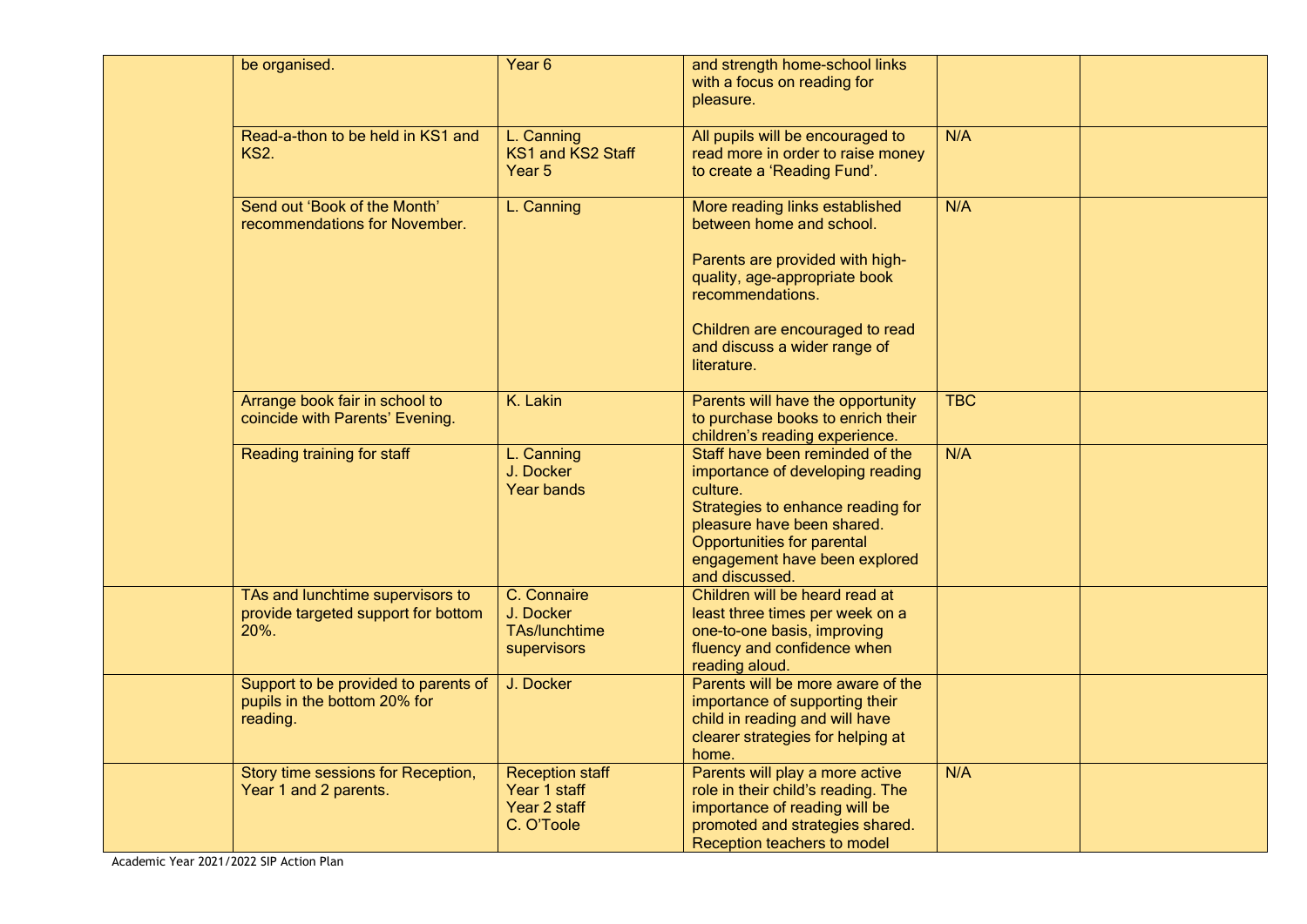|                 |                                        |                             | reading a story to the children,      |                    |  |
|-----------------|----------------------------------------|-----------------------------|---------------------------------------|--------------------|--|
|                 |                                        |                             | discussing children's                 |                    |  |
|                 |                                        |                             | ideas and responses (dialogic         |                    |  |
|                 |                                        |                             | reading) to help children             |                    |  |
|                 |                                        |                             | to develop their early enjoyment      |                    |  |
|                 |                                        |                             | and understanding of                  |                    |  |
|                 |                                        |                             | books.                                |                    |  |
|                 |                                        |                             |                                       | N/A                |  |
|                 | School library to open after school    | TAs.                        | Pupils have the opportunity to        |                    |  |
|                 | for twenty minutes daily.              |                             | change their books more regularly     |                    |  |
|                 |                                        |                             | and parents can engage more           |                    |  |
|                 |                                        |                             | with their child's reading            |                    |  |
|                 |                                        |                             | experience.                           |                    |  |
|                 | Library to open to EYFS/KS1 pupils.    | EYFS/KS1 staff              | Children in EYFS/KS1 will have        | Cost of new        |  |
|                 |                                        | TAs:                        | more free choice on a reading for     | shelving plus new  |  |
|                 |                                        |                             | pleasure book to accompany their      | books for library. |  |
|                 |                                        |                             | phonetically decodable book.          |                    |  |
|                 | Bedtime story bear to go home with     | KS1 staff                   | Sharing stories will be celebrated    | Cost of bear       |  |
|                 | Year 1 and 2 pupils.                   |                             | more at home.                         | resources.         |  |
|                 | <b>Story time sessions for Nursery</b> | <b>Nursery</b>              | Parents will play a more active       | N/A                |  |
|                 | parents.                               |                             | role in their child's reading. The    |                    |  |
|                 |                                        |                             | importance of reading will be         |                    |  |
|                 |                                        |                             | promoted and strategies shared.       |                    |  |
|                 | <b>World Nursery Rhyme week</b>        | <b>EYFS</b>                 | Parents will work with their child to | Cost of prizes     |  |
|                 | competition held in EYFS               |                             | complete a nursery rhyme craft        |                    |  |
|                 |                                        |                             |                                       |                    |  |
|                 |                                        |                             | activity. Importance of nursery       |                    |  |
|                 |                                        |                             | rhymes shared with parents.           |                    |  |
|                 | 'Reading Culture' team to meet to      | L. Canning                  | Good practice will be shared and      | N/A                |  |
|                 | discuss progress and to share          | <b>Reading Culture team</b> | new ideas discussed. Progress to      |                    |  |
|                 | ideas.                                 |                             | date analysed.                        |                    |  |
|                 |                                        |                             |                                       |                    |  |
|                 | 'Book Corner' newsletter to be         | L. Canning                  | Children will see teachers as         | N/A                |  |
|                 | written by Year 6.                     | Year <sub>6</sub>           | readers, through shared               |                    |  |
|                 |                                        |                             | recommendations. Parents will be      |                    |  |
|                 |                                        |                             | aware of increased focus on           |                    |  |
|                 |                                        |                             | reading for pleasure.                 |                    |  |
| <b>December</b> |                                        |                             |                                       |                    |  |
|                 | Send out 'Book of the Month'           | L. Canning                  | More reading links established        | N/A                |  |
|                 | recommendations for December.          |                             | between home and school.              |                    |  |
|                 |                                        |                             |                                       |                    |  |
|                 |                                        |                             | Parents are provided with high-       |                    |  |
|                 |                                        |                             | quality, age-appropriate book         |                    |  |
|                 |                                        |                             | recommendations.                      |                    |  |
|                 |                                        |                             |                                       |                    |  |
|                 |                                        |                             |                                       |                    |  |
|                 |                                        |                             | Children are encouraged to read       |                    |  |
|                 |                                        |                             | and discuss a wider range of          |                    |  |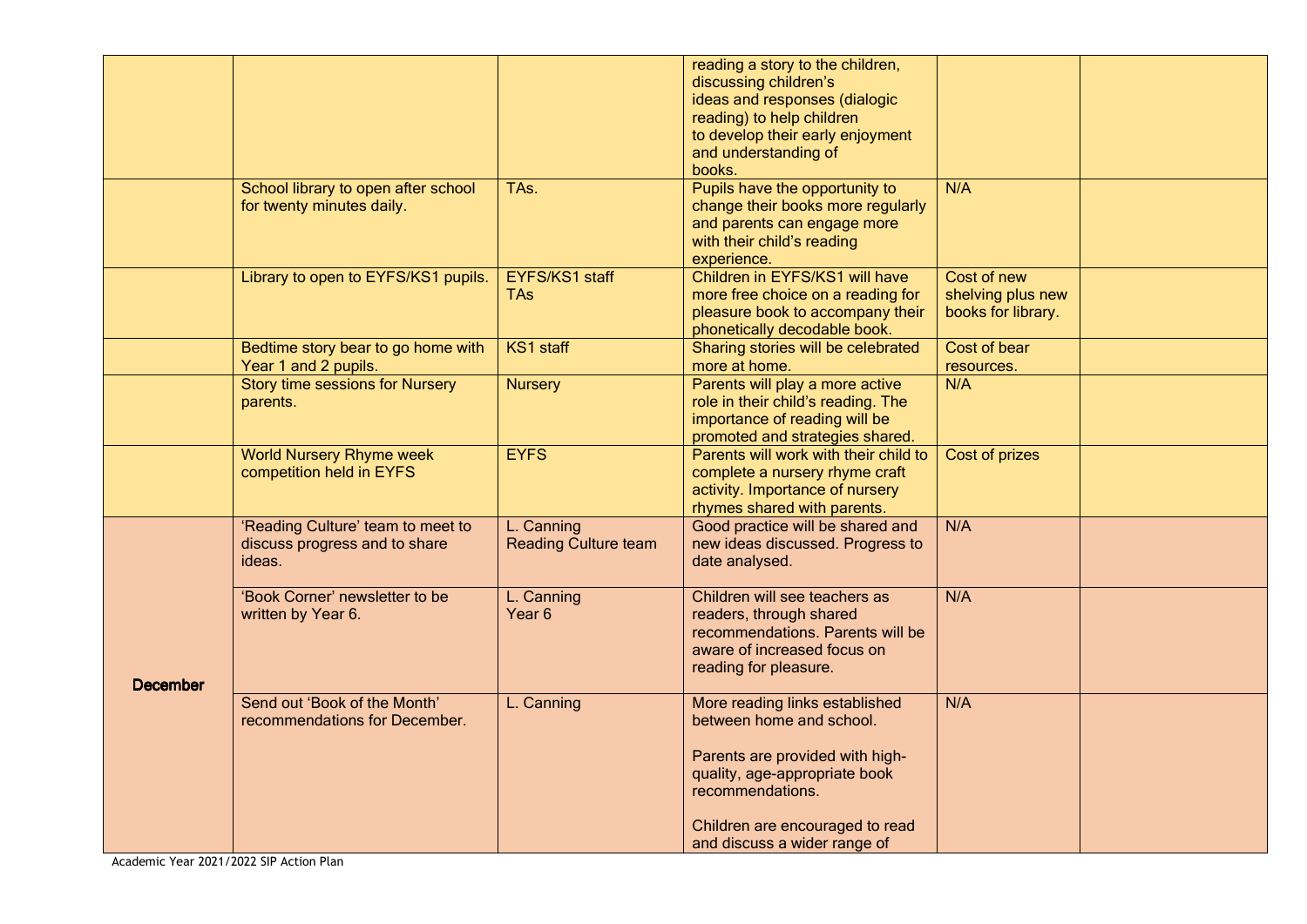|                                                                                  |                                                                      | literature.                                                                                                                                                                                                                                                                                                                                                  |                                                        |  |
|----------------------------------------------------------------------------------|----------------------------------------------------------------------|--------------------------------------------------------------------------------------------------------------------------------------------------------------------------------------------------------------------------------------------------------------------------------------------------------------------------------------------------------------|--------------------------------------------------------|--|
| Celebration event for engagement<br>with reading records.                        | L. Canning<br>All staff                                              | Using data from staff records,<br>enter children with ten or more<br>gold stars into prize draw.                                                                                                                                                                                                                                                             | Cost of vouchers<br><b>TBC</b>                         |  |
| TAs and lunchtime supervisors to<br>provide targeted support for bottom<br>20%.  | C. Connaire<br>J. Docker<br>TAs/lunchtime<br>supervisors             | Children will be heard read at<br>least three times per week on a<br>one-to-one basis, improving<br>fluency and confidence when<br>reading aloud.                                                                                                                                                                                                            |                                                        |  |
| Support to be provided to parents of<br>pupils in the bottom 20% for<br>reading. | J. Docker                                                            | Parents will be more aware of the<br>importance of supporting their<br>child in reading and will have<br>clearer strategies for helping at<br>home.                                                                                                                                                                                                          |                                                        |  |
| Story time sessions for Reception,<br>Year 1 and 2 parents.                      | <b>Reception staff</b><br>Year 1 staff<br>Year 2 staff<br>C. O'Toole | Parents will play a more active<br>role in their child's reading. The<br>importance of reading will be<br>promoted and strategies shared.                                                                                                                                                                                                                    | N/A                                                    |  |
| School library to open after school<br>for twenty minutes daily.                 | TAs.                                                                 | Pupils have the opportunity to<br>change their books more regularly<br>and parents can engage more<br>with their child's reading<br>experience.                                                                                                                                                                                                              | N/A                                                    |  |
| Library to open to EYFS/KS1 pupils.                                              | EYFS/KS1 staff<br><b>TAs</b>                                         | Children in EYFS/KS1 will have<br>more free choice on a reading for<br>pleasure book to accompany their<br>phonetically decodable book.                                                                                                                                                                                                                      | Cost of new<br>shelving plus new<br>books for library. |  |
| Bedtime story bear to go home with<br>Year 1 and 2 pupils.                       | KS1 staff                                                            | Sharing stories will be celebrated<br>more at home.                                                                                                                                                                                                                                                                                                          | Cost of bear<br>resources.                             |  |
| Fluency assessment of pupils<br>receiving support.                               | L. Canning<br>K. Lakin<br>C. Connaire<br>J. Docker                   | Progress of bottom 20% will be<br>tracked. Intervention can be<br>adjusted, as applicable.                                                                                                                                                                                                                                                                   | N/A                                                    |  |
| <b>Story time sessions for Nursery</b><br>parents.                               | <b>Nursery</b>                                                       | Parents will play a more active<br>role in their child's reading. The<br>importance of reading will be<br>promoted and strategies shared.<br>Teachers to model reading a story<br>to the children, discussing<br>children's ideas and responses<br>(dialogic reading) to help children<br>to develop their early enjoyment<br>and understanding of<br>books. | N/A                                                    |  |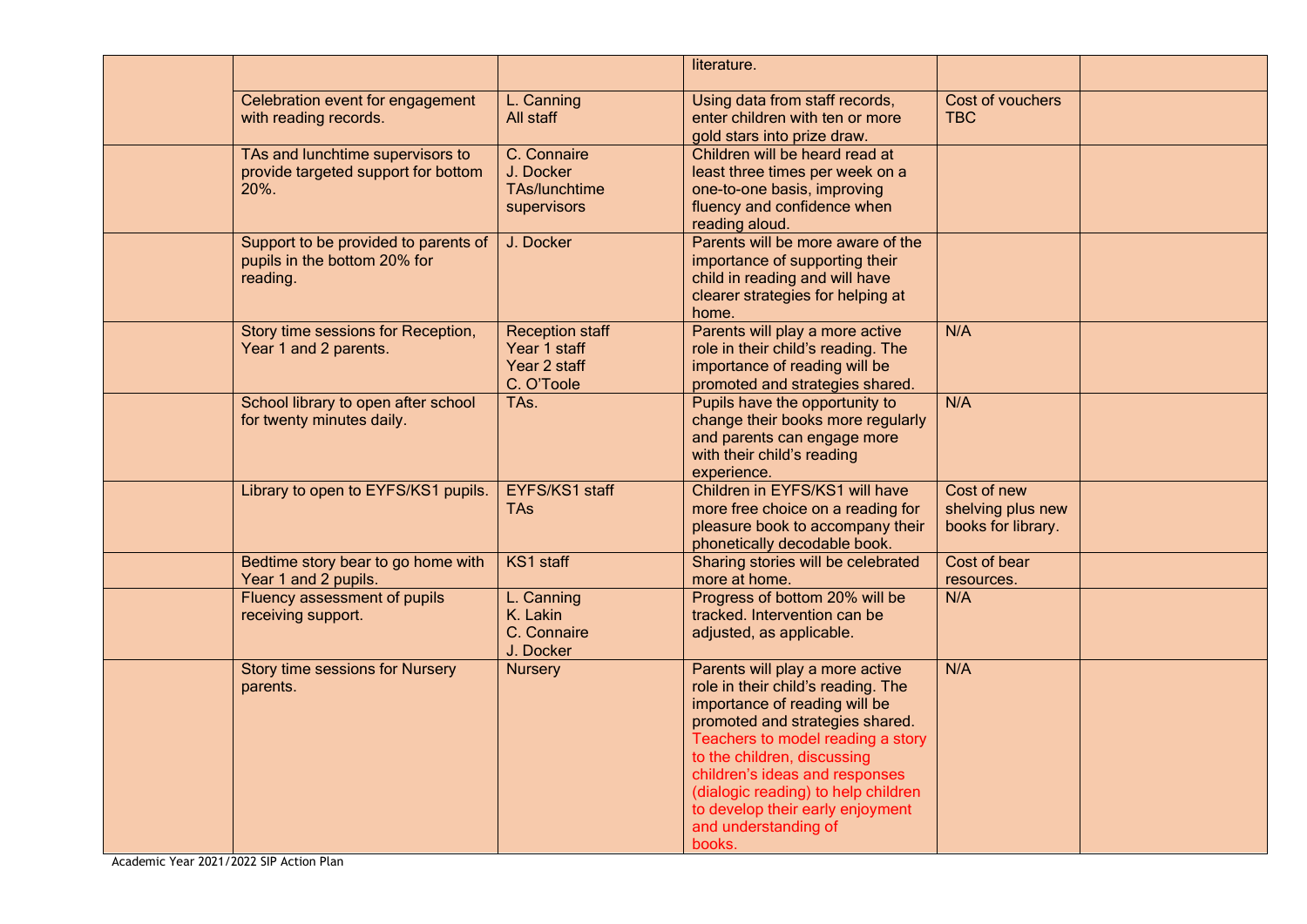| Termly<br>Review |
|------------------|
|------------------|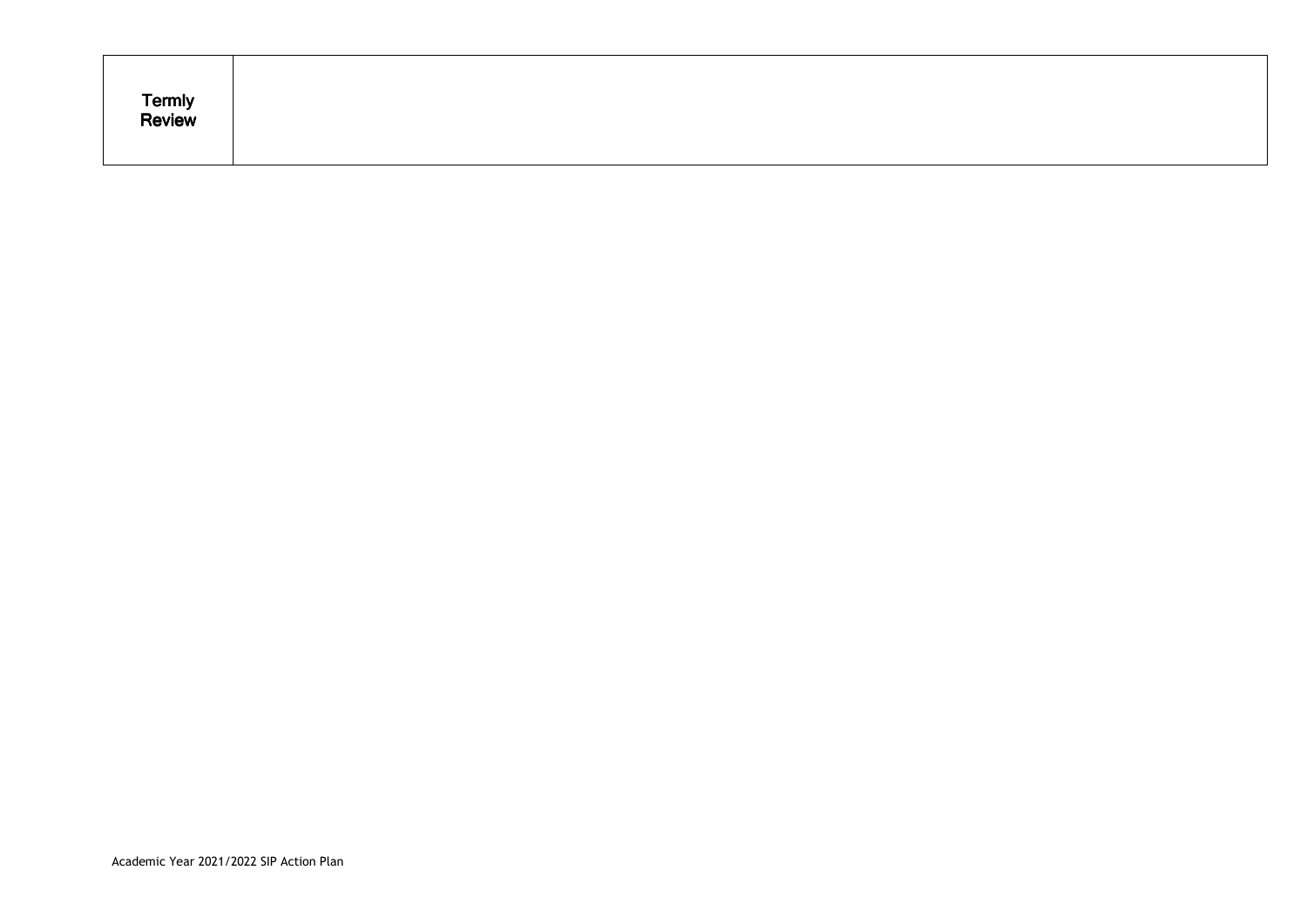# St. Bernadette's Catholic Primary School<br>SIP 2021 - 2022

Subject/ Area: English

### Area for development: Reading

Rationale:

- To increase parental engagement with the development of their child's reading.
- To provide targeted support to parents to improve fluency and comprehension, particularly amongst lower attaining pupils.
- To develop stronger links with parents, helping them to support their child's reading at home.

| <b>Month</b> | Points for action                                                                                                           | <b>Person Responsible</b> | Impact                                                                                                                                                                                                                                                                                                                                                                                          | Cost | Evaluation |
|--------------|-----------------------------------------------------------------------------------------------------------------------------|---------------------------|-------------------------------------------------------------------------------------------------------------------------------------------------------------------------------------------------------------------------------------------------------------------------------------------------------------------------------------------------------------------------------------------------|------|------------|
|              | <b>Accelerated Reader assessments</b><br>to be taken by pupils from Year 2-<br>Year 6, with results shared with<br>parents. | K. Lakin<br>All staff     | All pupils will have completed their<br><b>STAR Assessment.</b><br>Teacher will then be able to<br>provide them with their ZPD so<br>that they can begin choosing their<br>own books.<br>Teacher will have an increased<br>awareness of children's reading<br>ability.<br>Parents will have a clearer<br>understanding of their child's<br>reading age and how this<br>compares to their peers. | N/A  |            |
| January      | 'Book Corner' newsletter to be<br>written by Year 4.                                                                        | L. Canning<br>Year 4      | Children will see teachers as<br>readers, through shared<br>recommendations. Parents will be<br>aware of increased focus on<br>reading for pleasure.                                                                                                                                                                                                                                            | N/A  |            |
|              | Reading event for Year 4 parents to<br>be organised.                                                                        | L. Canning<br>Year 4      | This event will help to develop<br>and strength home-school links<br>with a focus on reading for<br>pleasure.                                                                                                                                                                                                                                                                                   | N/A  |            |
|              | Send out 'Book of the Month'<br>recommendations for January.                                                                | L. Canning                | More reading links established<br>between home and school.<br>Parents are provided with high-<br>quality, age-appropriate book                                                                                                                                                                                                                                                                  | N/A  |            |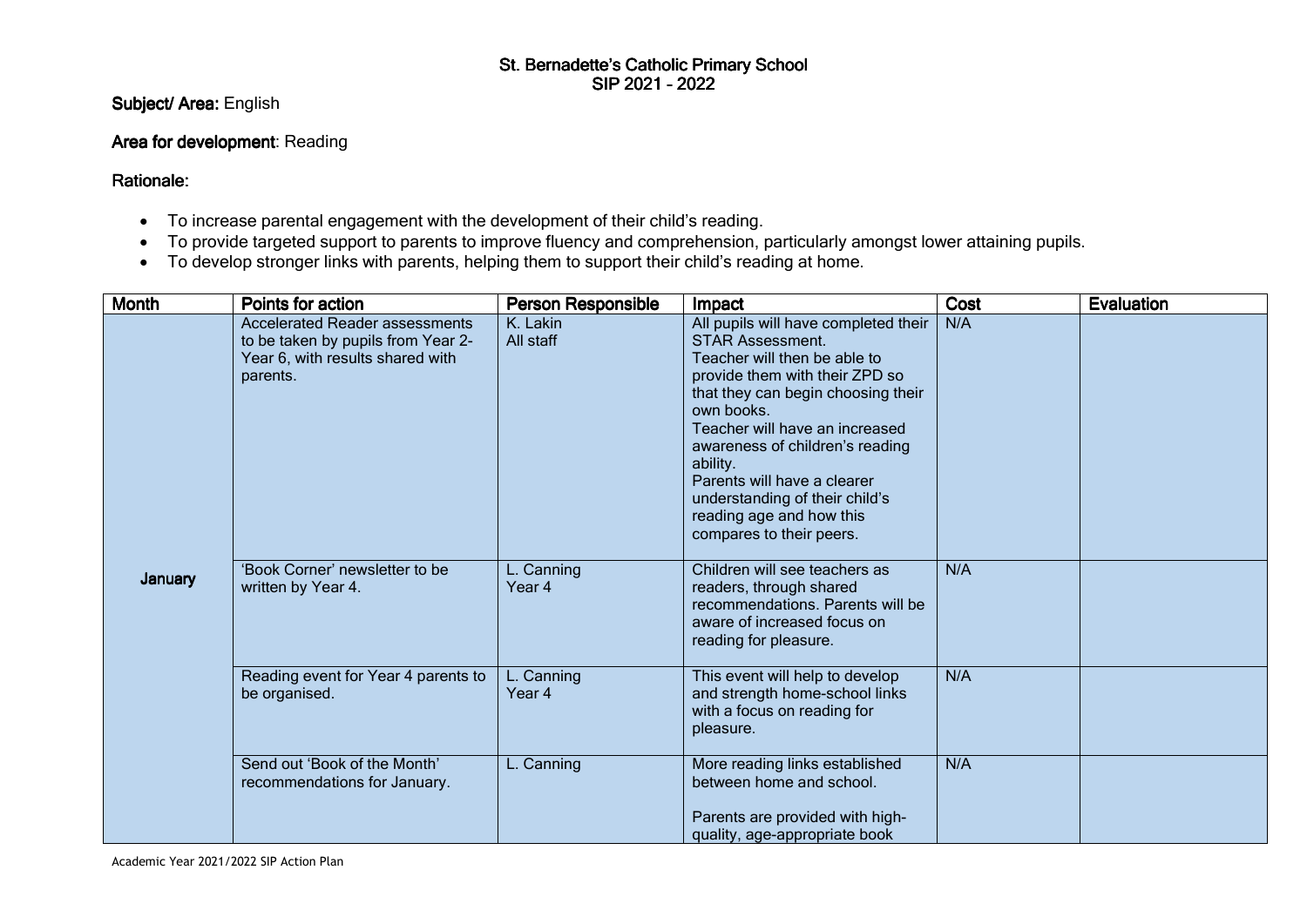|                                      |                        | recommendations.                                                        |                    |  |
|--------------------------------------|------------------------|-------------------------------------------------------------------------|--------------------|--|
|                                      |                        | Children are encouraged to read                                         |                    |  |
|                                      |                        | and discuss a wider range of                                            |                    |  |
|                                      |                        | literature.                                                             |                    |  |
| TAs and lunchtime supervisors to     | C. Connaire            | Children will be heard read at                                          |                    |  |
| provide targeted support for bottom  | J. Docker              | least three times per week on a                                         |                    |  |
| 20%.                                 | TAs/lunchtime          | one-to-one basis, improving                                             |                    |  |
|                                      | supervisors            | fluency and confidence when                                             |                    |  |
|                                      |                        | reading aloud.                                                          |                    |  |
| Support to be provided to parents of | J. Docker              | Parents will be more aware of the                                       |                    |  |
| pupils in the bottom 20% for         |                        | importance of supporting their                                          |                    |  |
| reading.                             |                        | child in reading and will have                                          |                    |  |
|                                      |                        | clearer strategies for helping at                                       |                    |  |
|                                      |                        | home.                                                                   |                    |  |
| Story time sessions for Reception,   | <b>Reception staff</b> | Parents will play a more active                                         | N/A                |  |
| Year 1 and 2 parents.                | Year 1 staff           | role in their child's reading. The                                      |                    |  |
|                                      | Year 2 staff           | importance of reading will be                                           |                    |  |
|                                      | C. O'Toole             | promoted and strategies shared.                                         |                    |  |
| School library to open after school  | TAs.                   | Pupils have the opportunity to                                          | N/A                |  |
| for twenty minutes daily.            |                        | change their books more regularly                                       |                    |  |
|                                      |                        | and parents can engage more                                             |                    |  |
|                                      |                        | with their child's reading                                              |                    |  |
|                                      |                        | experience.                                                             |                    |  |
| Library to open to EYFS/KS1 pupils.  | EYFS/KS1 staff         | Children in EYFS/KS1 will have                                          | Cost of new        |  |
|                                      | <b>TAs</b>             | more free choice on a reading for                                       | shelving plus new  |  |
|                                      |                        | pleasure book to accompany their                                        | books for library. |  |
|                                      |                        | phonetically decodable book.                                            |                    |  |
| Bedtime story bear to go home with   | KS1 staff              | Sharing stories will be celebrated                                      | Cost of bear       |  |
| Year 1 and 2 pupils.                 |                        | more at home.                                                           | resources.         |  |
| Bedtime story event for Reception.   | Reception staff        | The importance of reading stories                                       | N/A                |  |
|                                      |                        | to children will be shared with                                         |                    |  |
|                                      |                        | parents. Staff will model reading a                                     |                    |  |
|                                      |                        | story.                                                                  |                    |  |
|                                      |                        | Teachers to model reading a story                                       |                    |  |
|                                      |                        | to the children, discussing                                             |                    |  |
|                                      |                        | children's ideas and responses                                          |                    |  |
|                                      |                        | (dialogic reading) to help children<br>to develop their early enjoyment |                    |  |
|                                      |                        | and understanding of                                                    |                    |  |
|                                      |                        | books.                                                                  |                    |  |
| Story time sessions for Nursery      | <b>Nursery</b>         | Parents will play a more active                                         | N/A                |  |
| parents.                             |                        | role in their child's reading. The                                      |                    |  |
|                                      |                        | importance of reading will be                                           |                    |  |
|                                      |                        | promoted and strategies shared.                                         |                    |  |
|                                      |                        |                                                                         |                    |  |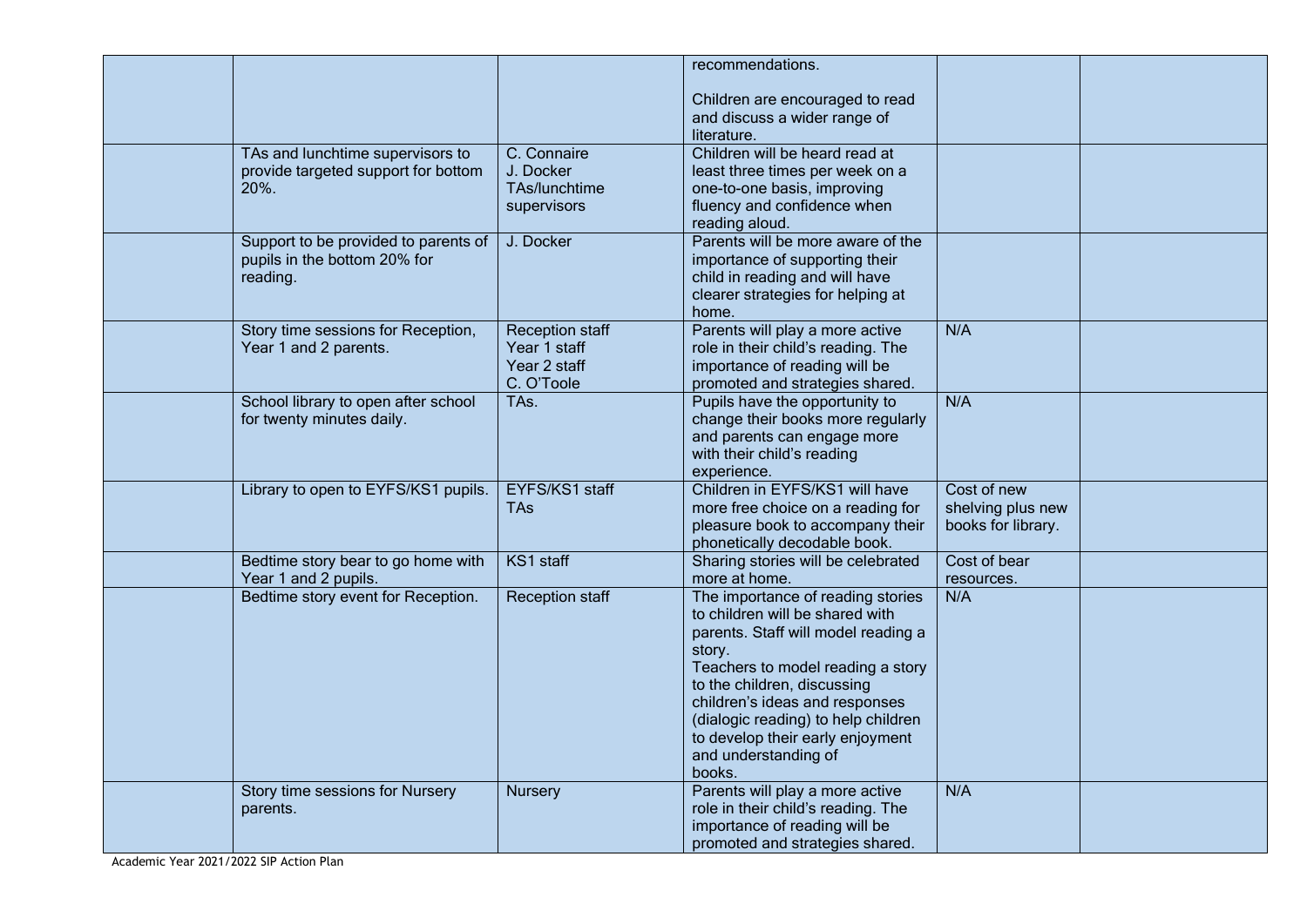|          |                                                                                  |                                                                      | IP                                                                                                                                                                                                                                   |                                                        |  |
|----------|----------------------------------------------------------------------------------|----------------------------------------------------------------------|--------------------------------------------------------------------------------------------------------------------------------------------------------------------------------------------------------------------------------------|--------------------------------------------------------|--|
|          | 'Reading Culture' team to meet to<br>discuss progress and to share<br>ideas.     | L. Canning<br><b>Reading Culture team</b>                            | Good practice will be shared and<br>new ideas discussed. Progress to<br>date analysed.                                                                                                                                               | N/A                                                    |  |
| February | Send out 'Book of the Month'<br>recommendations for February.                    | L. Canning                                                           | More reading links established<br>between home and school.<br>Parents are provided with high-<br>quality, age-appropriate book<br>recommendations.<br>Children are encouraged to read<br>and discuss a wider range of<br>literature. | N/A                                                    |  |
|          | 'Book Corner' newsletter to be<br>written by Year 4.                             | L. Canning<br>Year 4                                                 | Children will see teachers as<br>readers, through shared<br>recommendations. Parents will be<br>aware of increased focus on<br>reading for pleasure.                                                                                 | N/A                                                    |  |
|          | TAs and lunchtime supervisors to<br>provide targeted support for bottom<br>20%.  | C. Connaire<br>J. Docker<br>TAs/lunchtime<br>supervisors             | Children will be heard read at<br>least three times per week on a<br>one-to-one basis, improving<br>fluency and confidence when<br>reading aloud.                                                                                    |                                                        |  |
|          | Support to be provided to parents of<br>pupils in the bottom 20% for<br>reading. | J. Docker                                                            | Parents will be more aware of the<br>importance of supporting their<br>child in reading and will have<br>clearer strategies for helping at<br>home.                                                                                  |                                                        |  |
|          | Story time sessions for Reception,<br>Year 1 and 2 parents.                      | <b>Reception staff</b><br>Year 1 staff<br>Year 2 staff<br>C. O'Toole | Parents will play a more active<br>role in their child's reading. The<br>importance of reading will be<br>promoted and strategies shared.                                                                                            | N/A                                                    |  |
|          | School library to open after school<br>for twenty minutes daily.                 | TAs.                                                                 | Pupils have the opportunity to<br>change their books more regularly<br>and parents can engage more<br>with their child's reading<br>experience.                                                                                      | N/A                                                    |  |
|          | Library to open to EYFS/KS1 pupils.                                              | EYFS/KS1 staff<br>TAs                                                | Children in EYFS/KS1 will have<br>more free choice on a reading for<br>pleasure book to accompany their<br>phonetically decodable book.                                                                                              | Cost of new<br>shelving plus new<br>books for library. |  |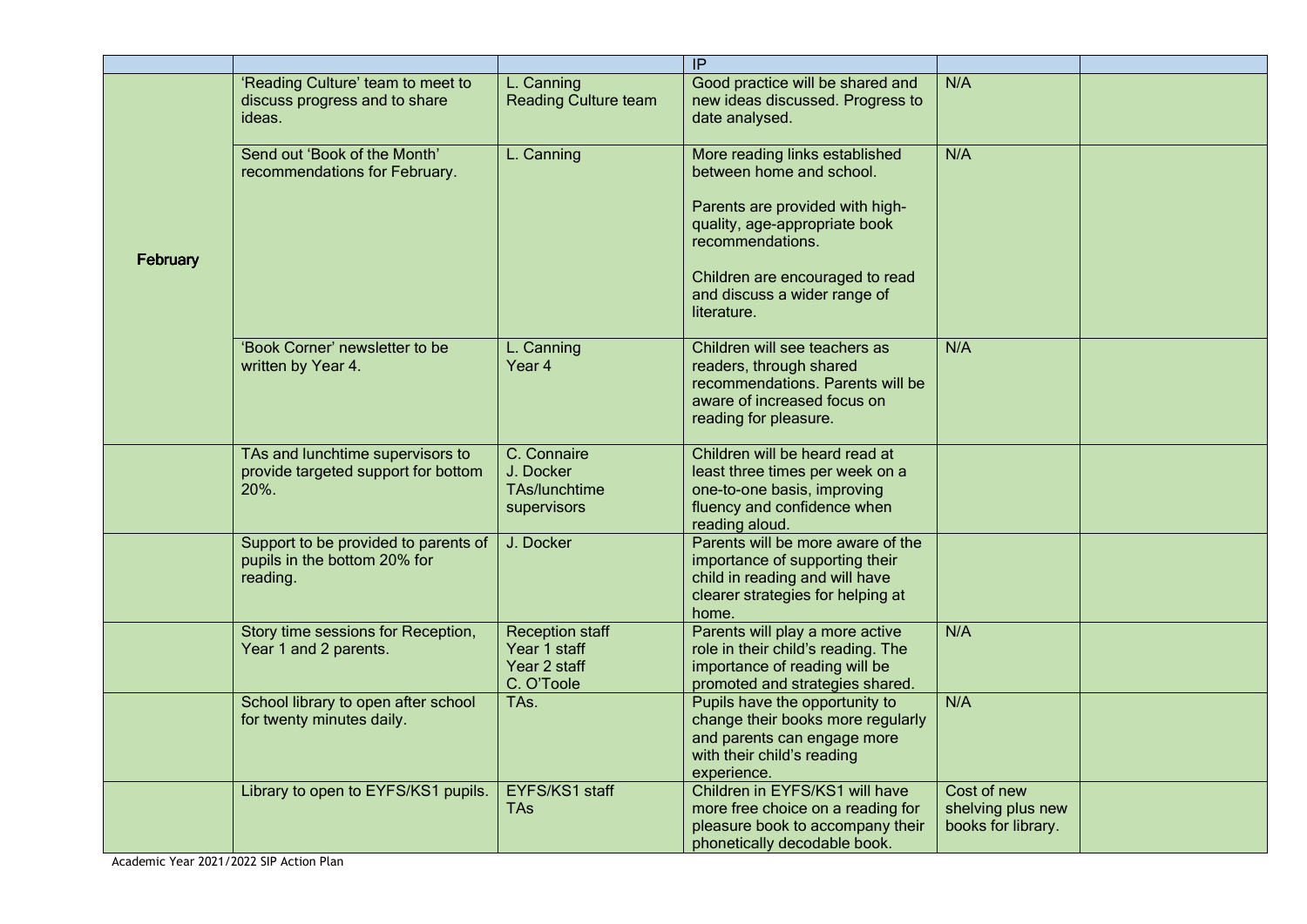|              | Bedtime story bear to go home with<br>Year 1 and 2 pupils.                      | KS1 staff                                                       | Sharing stories will be celebrated<br>more at home.                                                                                                                                                                                  | Cost of bear<br>resources. |  |
|--------------|---------------------------------------------------------------------------------|-----------------------------------------------------------------|--------------------------------------------------------------------------------------------------------------------------------------------------------------------------------------------------------------------------------------|----------------------------|--|
|              | <b>Story time sessions for Nursery</b><br>parents.                              | <b>Nursery</b>                                                  | Parents will play a more active<br>role in their child's reading. The<br>importance of reading will be<br>promoted and strategies shared.                                                                                            | N/A                        |  |
|              | Fluency assessment of pupils<br>receiving support.                              | L. Canning<br>K. Lakin<br>C. Connaire<br>J. Docker              | Progress of bottom 20% will be<br>tracked. Intervention can be<br>adjusted, as applicable.                                                                                                                                           | N/A                        |  |
|              | 'Book Corner' section of the<br>newsletter to be written by Year 3.             | L. Canning<br>Year 3                                            | Children will see teachers as<br>readers, through shared<br>recommendations. Parents will be<br>aware of increased focus on<br>reading for pleasure.                                                                                 | N/A                        |  |
|              | Reading event for Year 3 parents to<br>be organised.                            | L. Canning<br>Year 3                                            | This event will help to develop<br>and strength home-school links<br>with a focus on reading for<br>pleasure.                                                                                                                        | N/A                        |  |
| <b>March</b> | Send out 'Book of the Month'<br>recommendations for March.                      | L. Canning                                                      | More reading links established<br>between home and school.<br>Parents are provided with high-<br>quality, age-appropriate book<br>recommendations.<br>Children are encouraged to read<br>and discuss a wider range of<br>literature. | N/A                        |  |
|              | Arrange book fair in school to<br>coincide with Parents' Evening.               | K. Lakin                                                        | Parents will have the opportunity<br>to purchase books to enrich their<br>children's reading experience.                                                                                                                             | <b>TBC</b>                 |  |
|              | Organise World Book Day event for<br>parents.                                   | L. Canning                                                      | Reading for pleasure and the<br>importance of reading with pupils<br>reiterated to parents. Profile of<br>reading raised.                                                                                                            |                            |  |
|              | TAs and lunchtime supervisors to<br>provide targeted support for bottom<br>20%. | C. Connaire<br>J. Docker<br><b>TAs/lunchtime</b><br>supervisors | Children will be heard read at<br>least three times per week on a<br>one-to-one basis, improving<br>fluency and confidence when<br>reading aloud.                                                                                    |                            |  |
|              | Support to be provided to parents of                                            | J. Docker                                                       | Parents will be more aware of the                                                                                                                                                                                                    |                            |  |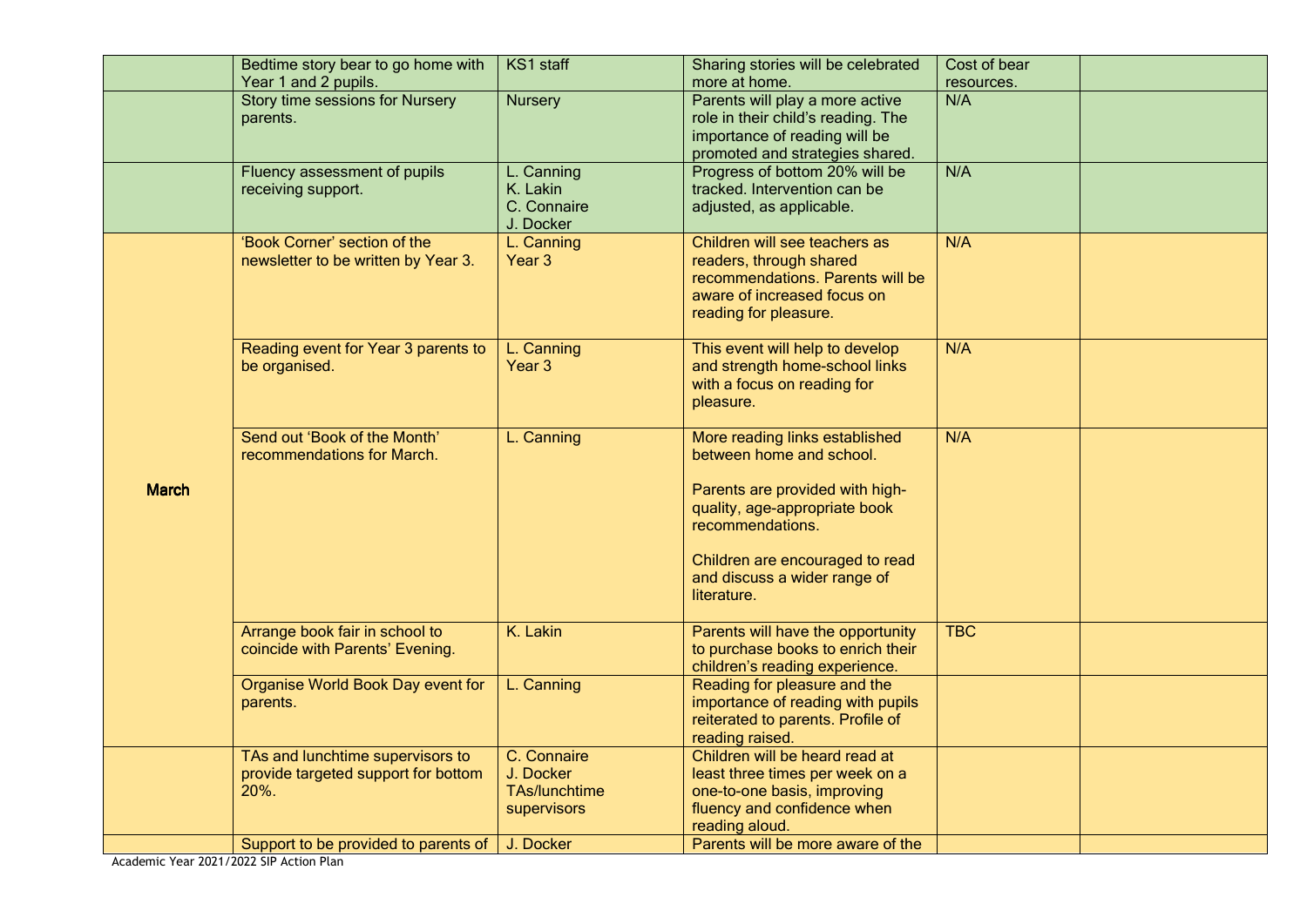|              | pupils in the bottom 20% for<br>reading.                                     |                                                                      | importance of supporting their<br>child in reading and will have<br>clearer strategies for helping at<br>home.                                  |                                                        |  |
|--------------|------------------------------------------------------------------------------|----------------------------------------------------------------------|-------------------------------------------------------------------------------------------------------------------------------------------------|--------------------------------------------------------|--|
|              | Story time sessions for Reception,<br>Year 1 and 2 parents.                  | <b>Reception staff</b><br>Year 1 staff<br>Year 2 staff<br>C. O'Toole | Parents will play a more active<br>role in their child's reading. The<br>importance of reading will be<br>promoted and strategies shared.       | N/A                                                    |  |
|              | School library to open after school<br>for twenty minutes daily.             | TAs.                                                                 | Pupils have the opportunity to<br>change their books more regularly<br>and parents can engage more<br>with their child's reading<br>experience. | N/A                                                    |  |
|              | Library to open to EYFS/KS1 pupils.                                          | <b>EYFS/KS1 staff</b><br><b>TAs</b>                                  | Children in EYFS/KS1 will have<br>more free choice on a reading for<br>pleasure book to accompany their<br>phonetically decodable book.         | Cost of new<br>shelving plus new<br>books for library. |  |
|              | Bedtime story bear to go home with<br>Year 1 and 2 pupils.                   | KS1 staff                                                            | Sharing stories will be celebrated<br>more at home.                                                                                             | Cost of bear<br>resources.                             |  |
|              | <b>Story time sessions for Nursery</b><br>parents.                           | <b>Nursery</b>                                                       | Parents will play a more active<br>role in their child's reading. The<br>importance of reading will be<br>promoted and strategies shared.       | N/A                                                    |  |
|              | 'Reading Culture' team to meet to<br>discuss progress and to share<br>ideas. | L. Canning<br><b>Reading Culture team</b>                            | Good practice will be shared and<br>new ideas discussed. Progress to<br>date analysed.                                                          | N/A                                                    |  |
|              | Send out 'Book of the Month'<br>recommendations for April.                   | L. Canning                                                           | More reading links established<br>between home and school.                                                                                      | N/A                                                    |  |
| <b>April</b> |                                                                              |                                                                      | Parents are provided with high-<br>quality, age-appropriate book<br>recommendations.                                                            |                                                        |  |
|              |                                                                              |                                                                      | Children are encouraged to read<br>and discuss a wider range of<br>literature.                                                                  |                                                        |  |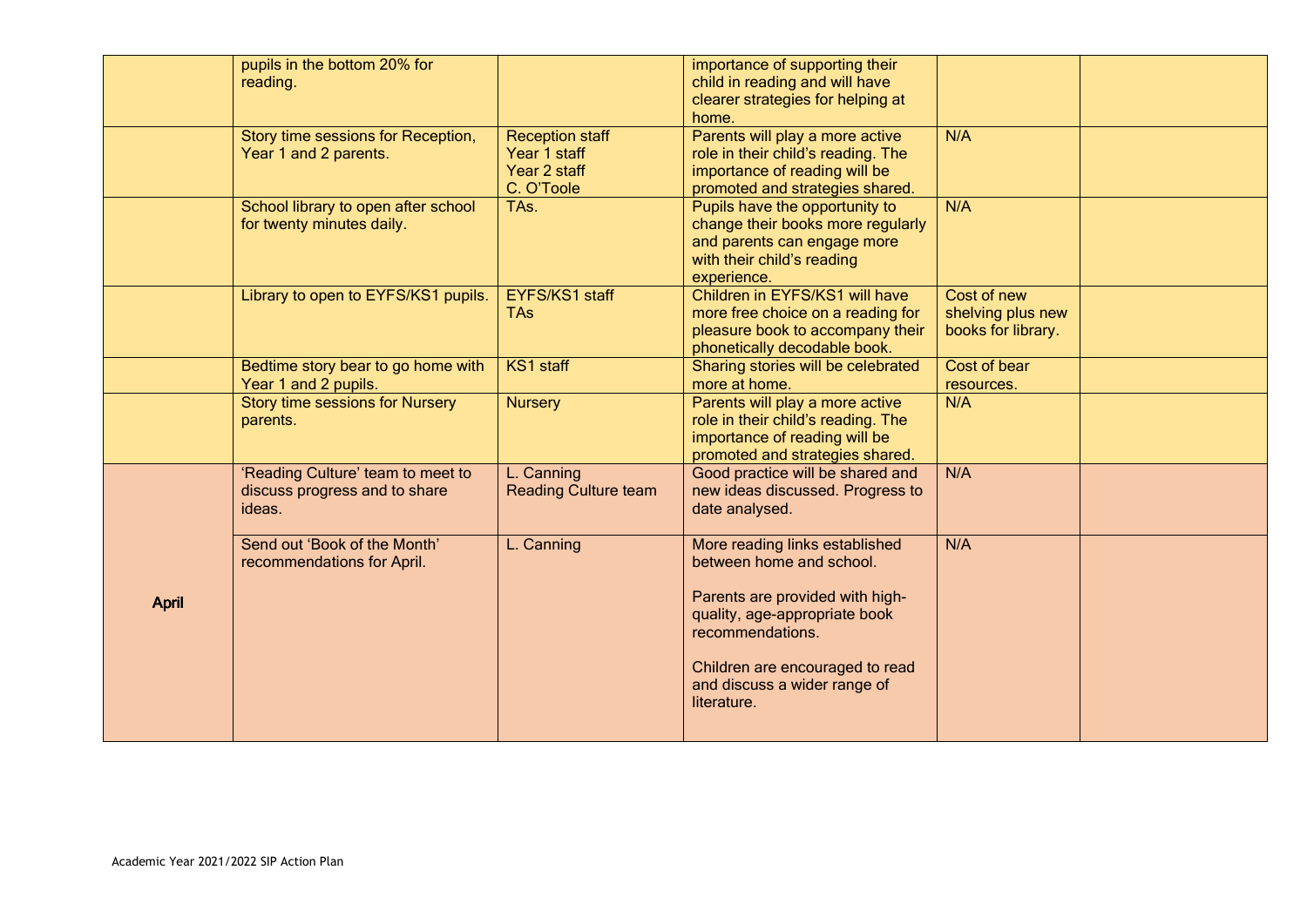| Celebration event for engagement<br>with reading records.                       | L. Canning<br>All staff                                  | Using data from staff records,<br>enter children with ten or more<br>gold stars into prize draw.                                                     | Cost of vouchers<br><b>TBC</b> |  |
|---------------------------------------------------------------------------------|----------------------------------------------------------|------------------------------------------------------------------------------------------------------------------------------------------------------|--------------------------------|--|
| 'Book Corner' section of the<br>newsletter to be written by Year 3.             | L. Canning<br>Year 3                                     | Children will see teachers as<br>readers, through shared<br>recommendations. Parents will be<br>aware of increased focus on<br>reading for pleasure. | N/A                            |  |
| TAs and lunchtime supervisors to<br>provide targeted support for bottom<br>20%. | C. Connaire<br>J. Docker<br>TAs/lunchtime<br>supervisors | Children will be heard read at<br>least three times per week on a<br>one-to-one basis, improving<br>fluency and confidence when<br>reading aloud.    |                                |  |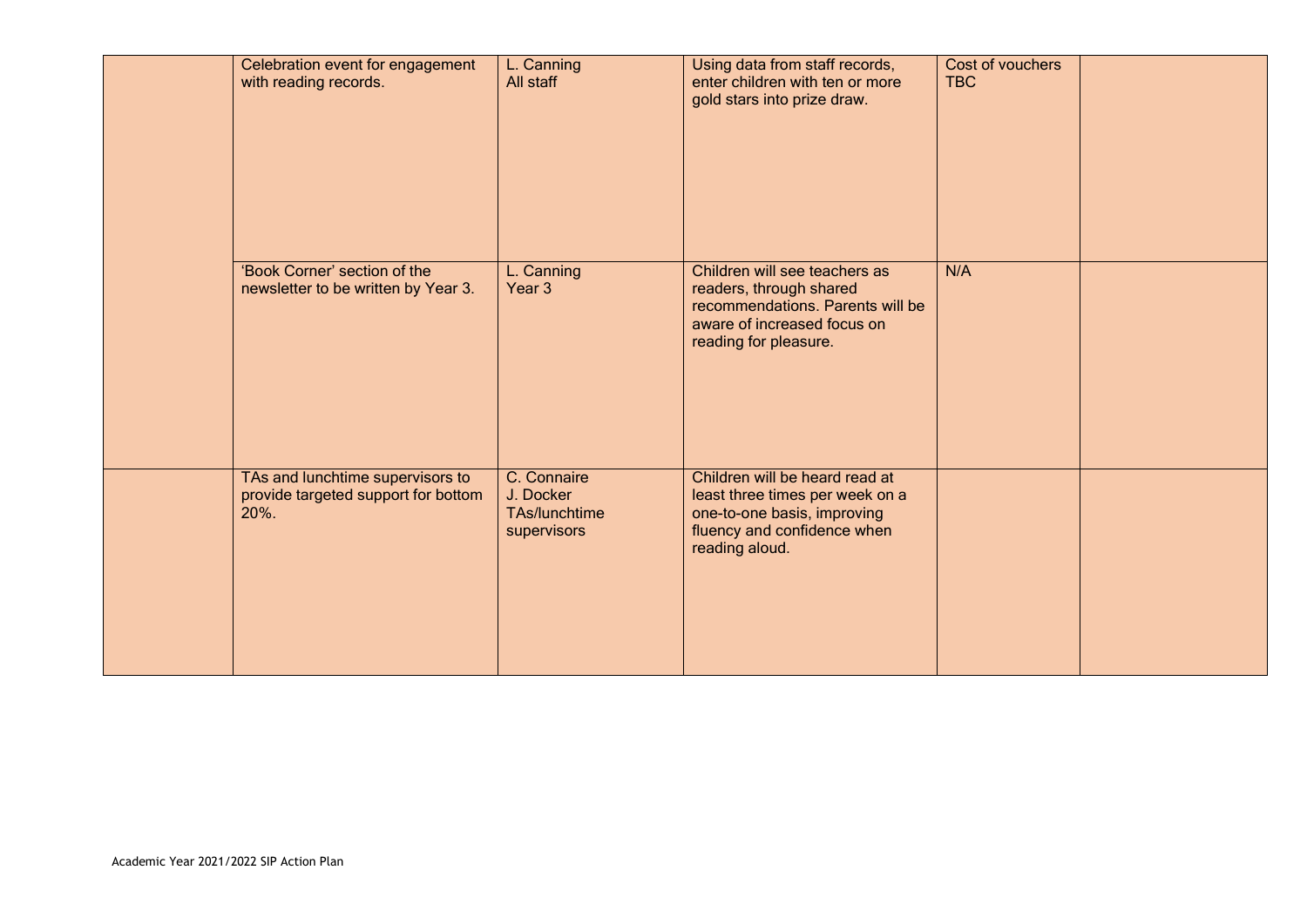|  | Support to be provided to parents of<br>pupils in the bottom 20% for<br>reading. | J. Docker                                                            | Parents will be more aware of the<br>importance of supporting their<br>child in reading and will have<br>clearer strategies for helping at<br>home. |     |  |
|--|----------------------------------------------------------------------------------|----------------------------------------------------------------------|-----------------------------------------------------------------------------------------------------------------------------------------------------|-----|--|
|  | Story time sessions for Reception,<br>Year 1 and 2 parents.                      | <b>Reception staff</b><br>Year 1 staff<br>Year 2 staff<br>C. O'Toole | Parents will play a more active<br>role in their child's reading. The<br>importance of reading will be<br>promoted and strategies shared.           | N/A |  |
|  | School library to open after school<br>for twenty minutes daily.                 | TAs.                                                                 | Pupils have the opportunity to<br>change their books more regularly<br>and parents can engage more<br>with their child's reading<br>experience.     | N/A |  |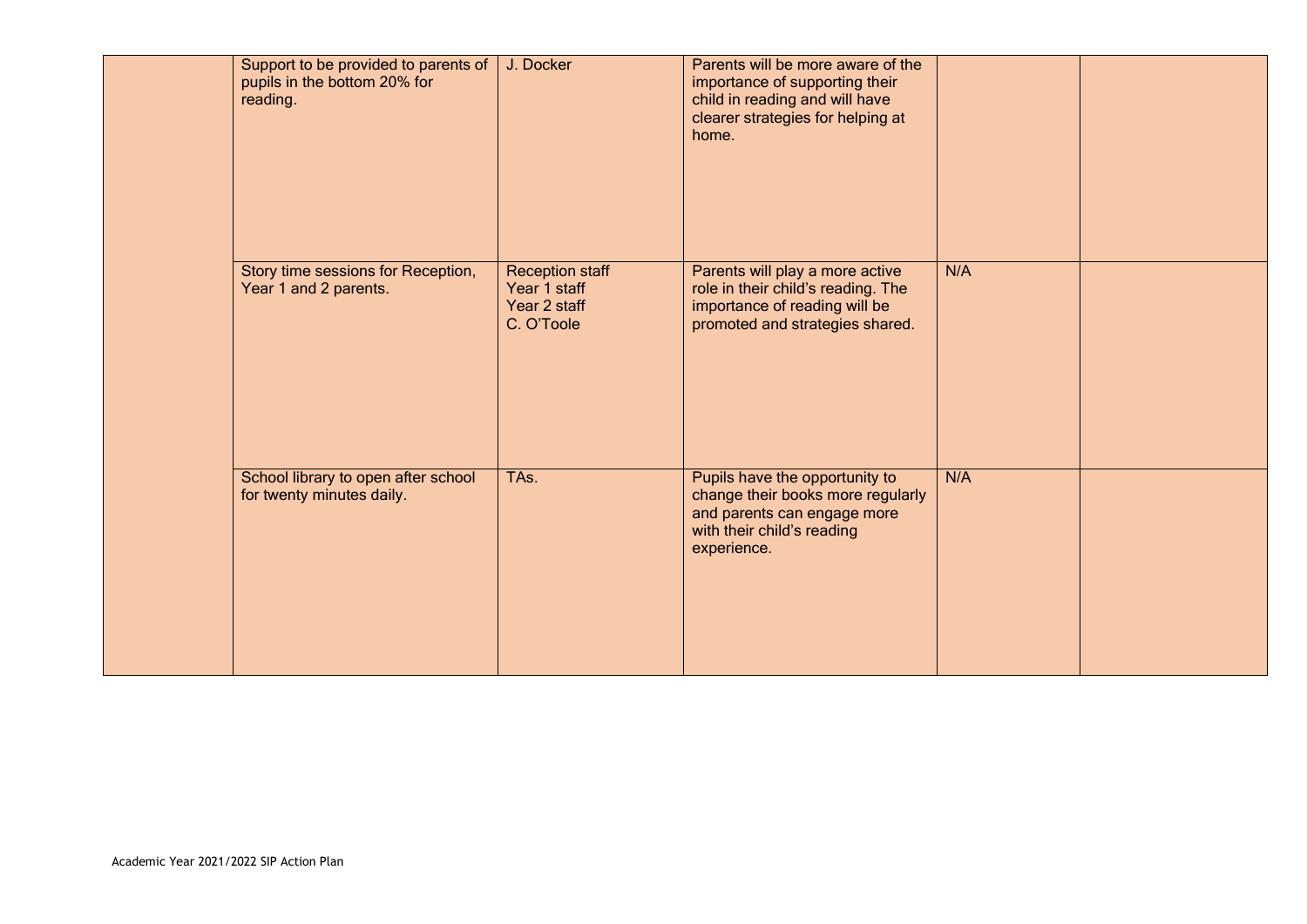|                                | Library to open to EYFS/KS1 pupils.                        | EYFS/KS1 staff<br><b>TAs</b>                       | Children in EYFS/KS1 will have<br>more free choice on a reading for<br>pleasure book to accompany their<br>phonetically decodable book.   | Cost of new<br>shelving plus new<br>books for library. |  |
|--------------------------------|------------------------------------------------------------|----------------------------------------------------|-------------------------------------------------------------------------------------------------------------------------------------------|--------------------------------------------------------|--|
|                                | Bedtime story bear to go home with<br>Year 1 and 2 pupils. | KS1 staff                                          | Sharing stories will be celebrated<br>more at home.                                                                                       | Cost of bear<br>resources.                             |  |
|                                | Story time sessions for Nursery<br>parents.                | <b>Nursery</b>                                     | Parents will play a more active<br>role in their child's reading. The<br>importance of reading will be<br>promoted and strategies shared. | N/A                                                    |  |
|                                | Fluency assessment of pupils<br>receiving support.         | L. Canning<br>K. Lakin<br>C. Connaire<br>J. Docker | Progress of bottom 20% will be<br>tracked. Intervention can be<br>adjusted, as applicable.                                                | N/A                                                    |  |
| <b>Termly</b><br><b>Review</b> |                                                            |                                                    |                                                                                                                                           |                                                        |  |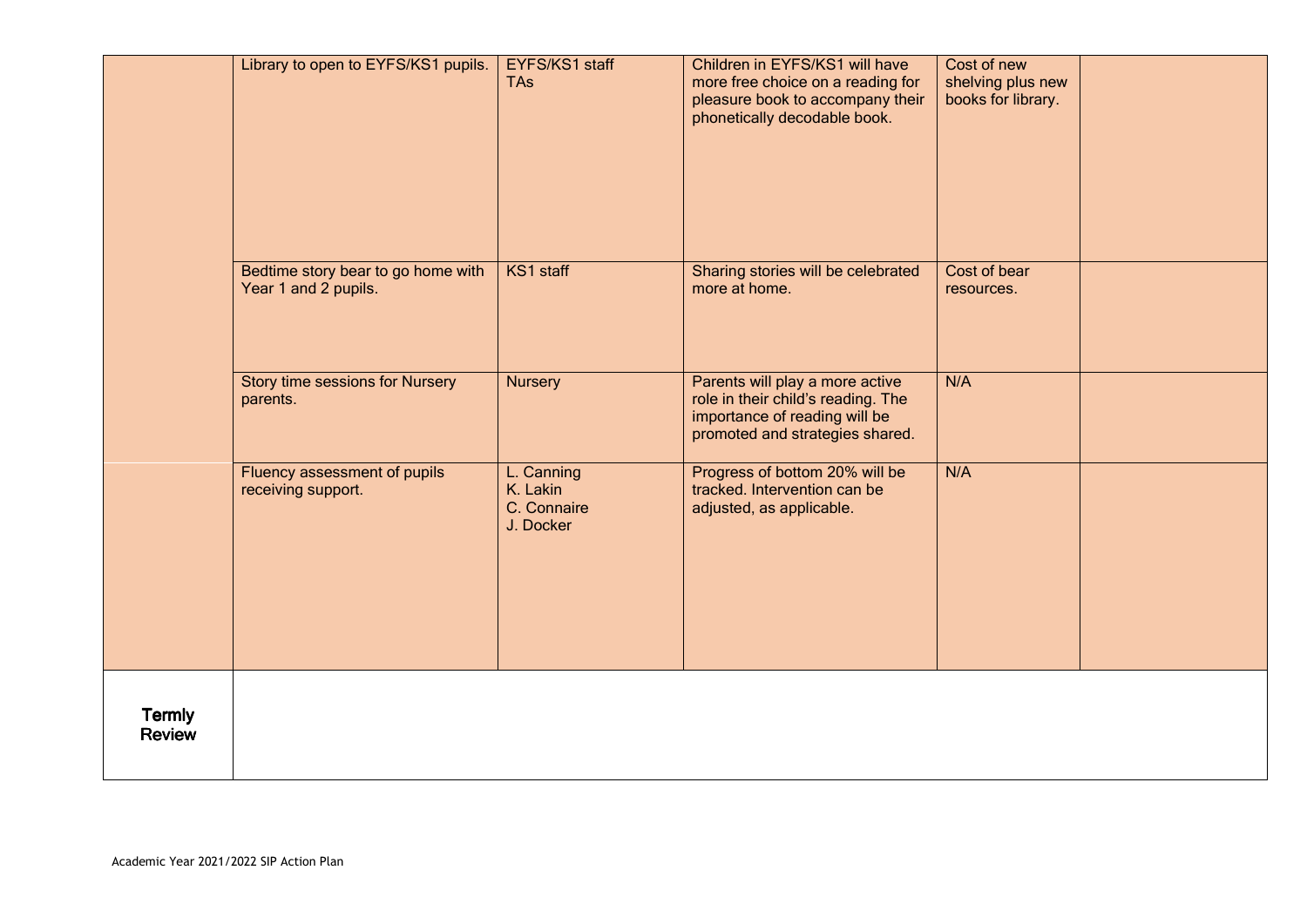# St. Bernadette's Catholic Primary School<br>SIP 2021 - 2022

Subject/ Area: English

## Area for development: Reading

Rationale:

- To increase parental engagement with the development of their child's reading.
- To provide targeted support to parents to improve fluency and comprehension, particularly amongst lower attaining pupils.
- To develop stronger links with parents, helping them to support their child's reading at home.

| <b>Month</b> | Points for action                                                                                                           | <b>Person Responsible</b>       | Impact                                                                                                                                                                                                                                                                                                                                                                                          | Cost | <b>Evaluation</b> |
|--------------|-----------------------------------------------------------------------------------------------------------------------------|---------------------------------|-------------------------------------------------------------------------------------------------------------------------------------------------------------------------------------------------------------------------------------------------------------------------------------------------------------------------------------------------------------------------------------------------|------|-------------------|
| <b>May</b>   | <b>Accelerated Reader assessments</b><br>to be taken by pupils from Year 2-<br>Year 6, with results shared with<br>parents. | K. Lakin<br>All staff           | All pupils will have completed their<br><b>STAR Assessment.</b><br>Teacher will then be able to<br>provide them with their ZPD so<br>that they can begin choosing their<br>own books.<br>Teacher will have an increased<br>awareness of children's reading<br>ability.<br>Parents will have a clearer<br>understanding of their child's<br>reading age and how this<br>compares to their peers. | N/A  |                   |
|              | 'Book Corner' newsletter to be<br>written by Year 2.                                                                        | L. Canning<br>Year <sub>2</sub> | Children will see teachers as<br>readers, through shared<br>recommendations. Parents will be<br>aware of increased focus on<br>reading for pleasure.                                                                                                                                                                                                                                            | N/A  |                   |
|              | Reading event for Year 2 parents to<br>be organised.                                                                        | L. Canning<br>Year 2            | This event will help to develop<br>and strength home-school links<br>with a focus on reading for<br>pleasure.                                                                                                                                                                                                                                                                                   | N/A  |                   |
|              | Send out 'Book of the Month'<br>recommendations for May.                                                                    | L. Canning                      | More reading links established<br>between home and school.<br>Parents are provided with high-<br>quality, age-appropriate book                                                                                                                                                                                                                                                                  | N/A  |                   |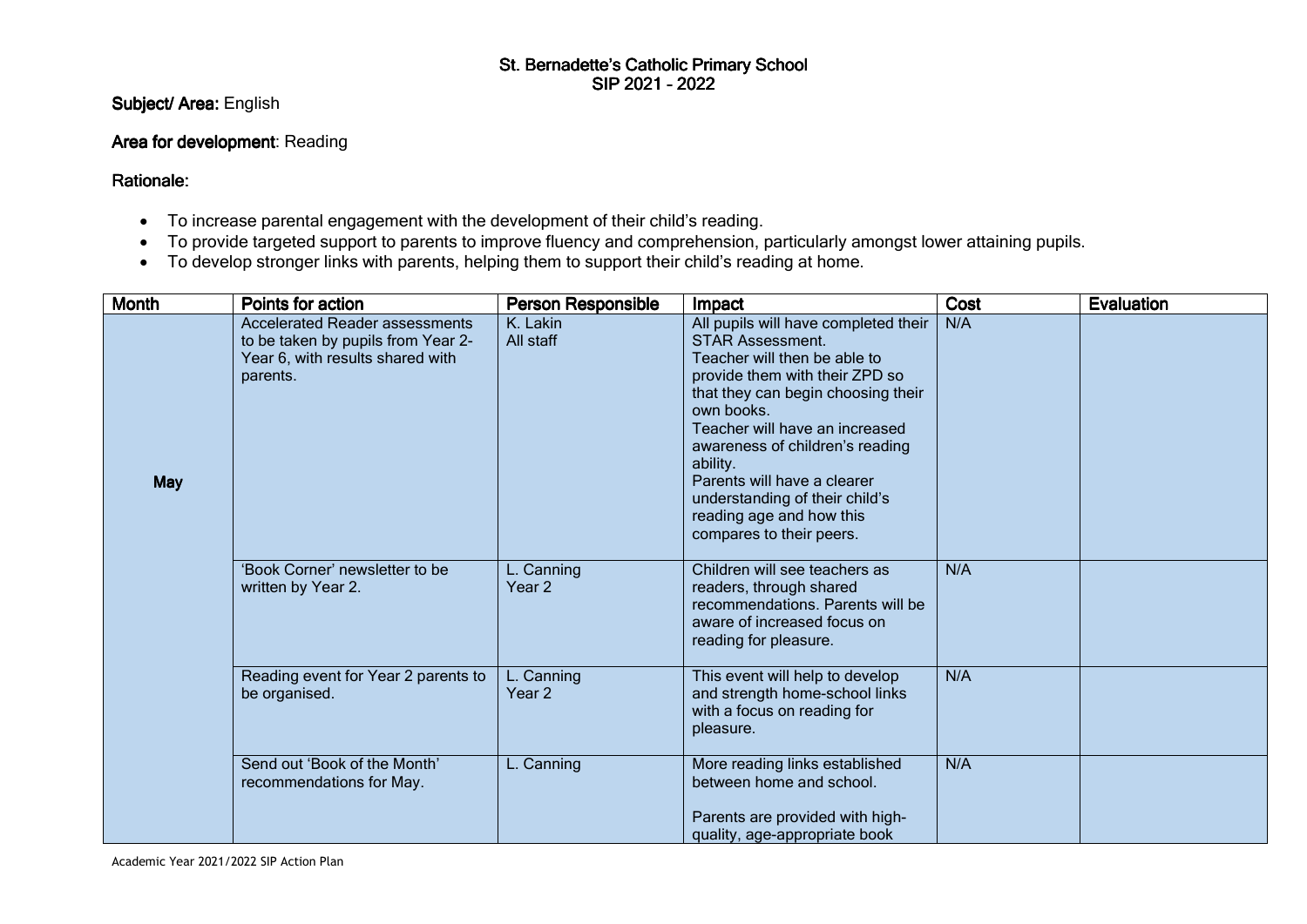|                                      |                              | recommendations.                                                    |                                  |  |
|--------------------------------------|------------------------------|---------------------------------------------------------------------|----------------------------------|--|
|                                      |                              | Children are encouraged to read                                     |                                  |  |
|                                      |                              | and discuss a wider range of                                        |                                  |  |
|                                      |                              | literature.                                                         |                                  |  |
| Reading training for staff           | L. Canning                   | Staff have been reminded of the                                     | N/A                              |  |
|                                      | Year bands                   | importance of developing reading                                    |                                  |  |
|                                      |                              | culture.                                                            |                                  |  |
|                                      |                              | Strategies to enhance reading for                                   |                                  |  |
|                                      |                              | pleasure have been shared.                                          |                                  |  |
|                                      |                              | Opportunities for parental                                          |                                  |  |
|                                      |                              | engagement have been explored<br>and discussed.                     |                                  |  |
| TAs and lunchtime supervisors to     | C. Connaire                  | Children will be heard read at                                      |                                  |  |
| provide targeted support for bottom  | J. Docker                    | least three times per week on a                                     |                                  |  |
| 20%.                                 | TAs/lunchtime                | one-to-one basis, improving                                         |                                  |  |
|                                      | supervisors                  | fluency and confidence when                                         |                                  |  |
|                                      |                              | reading aloud.                                                      |                                  |  |
| Support to be provided to parents of | J. Docker                    | Parents will be more aware of the                                   |                                  |  |
| pupils in the bottom 20% for         |                              | importance of supporting their                                      |                                  |  |
| reading.                             |                              | child in reading and will have                                      |                                  |  |
|                                      |                              | clearer strategies for helping at                                   |                                  |  |
| Story time sessions for Reception,   | <b>Reception staff</b>       | home.<br>Parents will play a more active                            | N/A                              |  |
| Year 1 and 2 parents.                | Year 1 staff                 | role in their child's reading. The                                  |                                  |  |
|                                      | Year 2 staff                 | importance of reading will be                                       |                                  |  |
|                                      | C. O'Toole                   | promoted and strategies shared.                                     |                                  |  |
| School library to open after school  | TAs.                         | Pupils have the opportunity to                                      | N/A                              |  |
| for twenty minutes daily.            |                              | change their books more regularly                                   |                                  |  |
|                                      |                              | and parents can engage more                                         |                                  |  |
|                                      |                              | with their child's reading                                          |                                  |  |
|                                      |                              | experience.                                                         |                                  |  |
| Library to open to EYFS/KS1 pupils.  | EYFS/KS1 staff<br><b>TAs</b> | Children in EYFS/KS1 will have<br>more free choice on a reading for | Cost of new<br>shelving plus new |  |
|                                      |                              | pleasure book to accompany their                                    | books for library.               |  |
|                                      |                              | phonetically decodable book.                                        |                                  |  |
| Bedtime story bear to go home with   | KS1 staff                    | Sharing stories will be celebrated                                  | Cost of bear                     |  |
| Year 1 and 2 pupils.                 |                              | more at home.                                                       | resources.                       |  |
| Story time sessions for Nursery      | <b>Nursery</b>               | Parents will play a more active                                     | N/A                              |  |
| parents.                             |                              | role in their child's reading. The                                  |                                  |  |
|                                      |                              | importance of reading will be                                       |                                  |  |
|                                      |                              | promoted and strategies shared.                                     |                                  |  |
| Fluency assessment of pupils         | L. Canning<br>K. Lakin       | Progress of bottom 20% will be<br>tracked. Intervention can be      | N/A                              |  |
| receiving support.                   | C. Connaire                  | adjusted, as applicable.                                            |                                  |  |
|                                      |                              |                                                                     |                                  |  |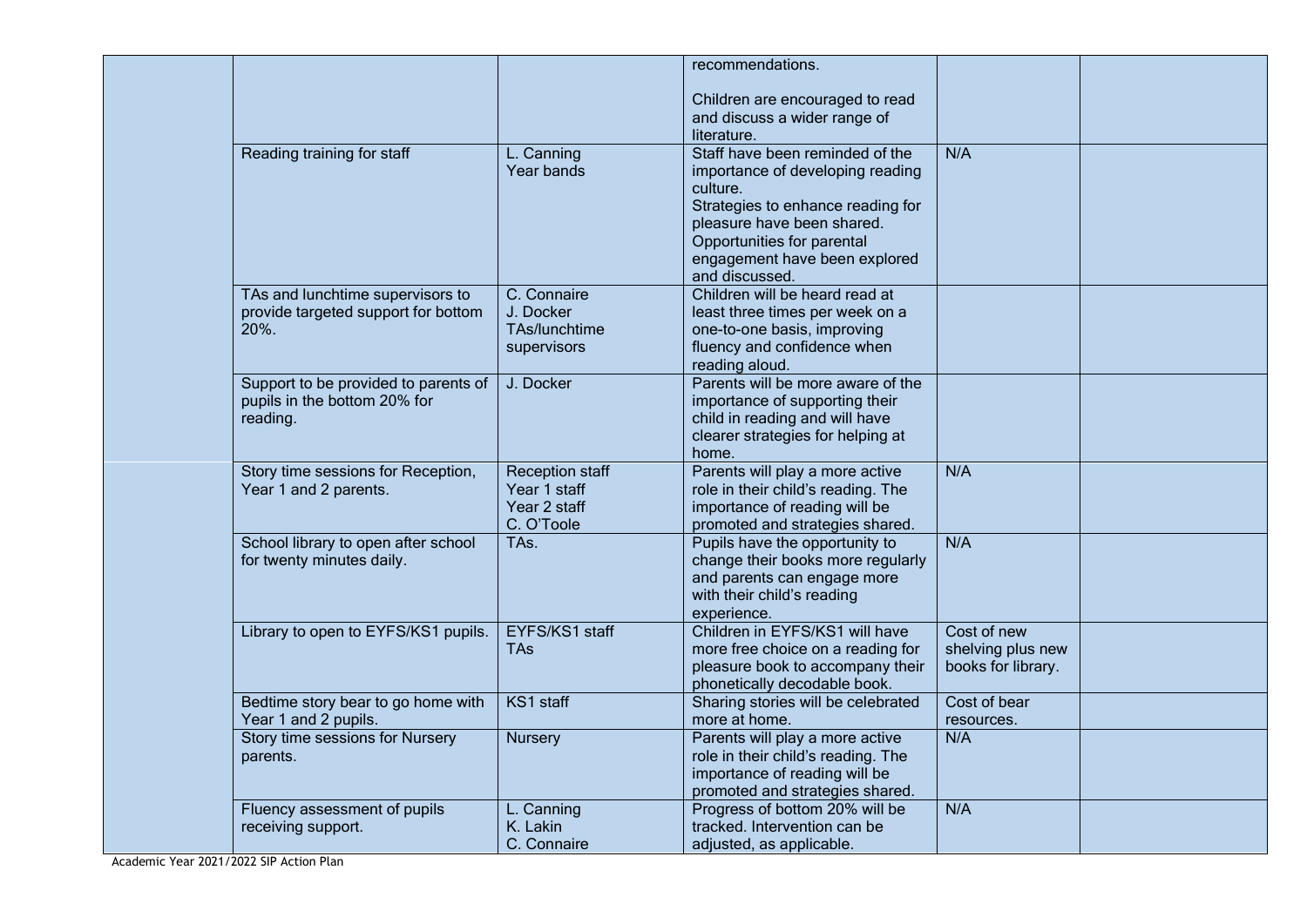|      |                                                                                  | J. Docker                                                |                                                                                                                                                                                                                                      |     |  |
|------|----------------------------------------------------------------------------------|----------------------------------------------------------|--------------------------------------------------------------------------------------------------------------------------------------------------------------------------------------------------------------------------------------|-----|--|
|      | 'Book Corner' section of the<br>newsletter to be written by Year 1.              | L. Canning<br>Year 1                                     | Children will see teachers as<br>readers, through shared<br>recommendations. Parents will be<br>aware of increased focus on<br>reading for pleasure.                                                                                 | N/A |  |
|      | Reading event for Year 1 parents to<br>be organised.                             | L. Canning<br>Year 1                                     | This event will help to develop<br>and strength home-school links<br>with a focus on reading for<br>pleasure.                                                                                                                        | N/A |  |
|      | 'Reading Culture' team to meet to<br>discuss progress and to share<br>ideas.     | L. Canning<br><b>Reading Culture team</b>                | Good practice will be shared and<br>new ideas discussed. Progress to<br>date analysed.                                                                                                                                               | N/A |  |
| June | Send out 'Book of the Month'<br>recommendations for June.                        | L. Canning                                               | More reading links established<br>between home and school.<br>Parents are provided with high-<br>quality, age-appropriate book<br>recommendations.<br>Children are encouraged to read<br>and discuss a wider range of<br>literature. | N/A |  |
|      | Reading training for staff                                                       | L. Canning<br>Year bands                                 | Staff have been reminded of the<br>importance of developing reading<br>culture.<br>Strategies to enhance reading for<br>pleasure have been shared.<br>Opportunities for parental<br>engagement have been explored<br>and discussed.  | N/A |  |
|      | TAs and lunchtime supervisors to<br>provide targeted support for bottom<br>20%.  | C. Connaire<br>J. Docker<br>TAs/lunchtime<br>supervisors | Children will be heard read at<br>least three times per week on a<br>one-to-one basis, improving<br>fluency and confidence when<br>reading aloud.                                                                                    |     |  |
|      | Support to be provided to parents of<br>pupils in the bottom 20% for<br>reading. | J. Docker                                                | Parents will be more aware of the<br>importance of supporting their<br>child in reading and will have<br>clearer strategies for helping at<br>home.                                                                                  |     |  |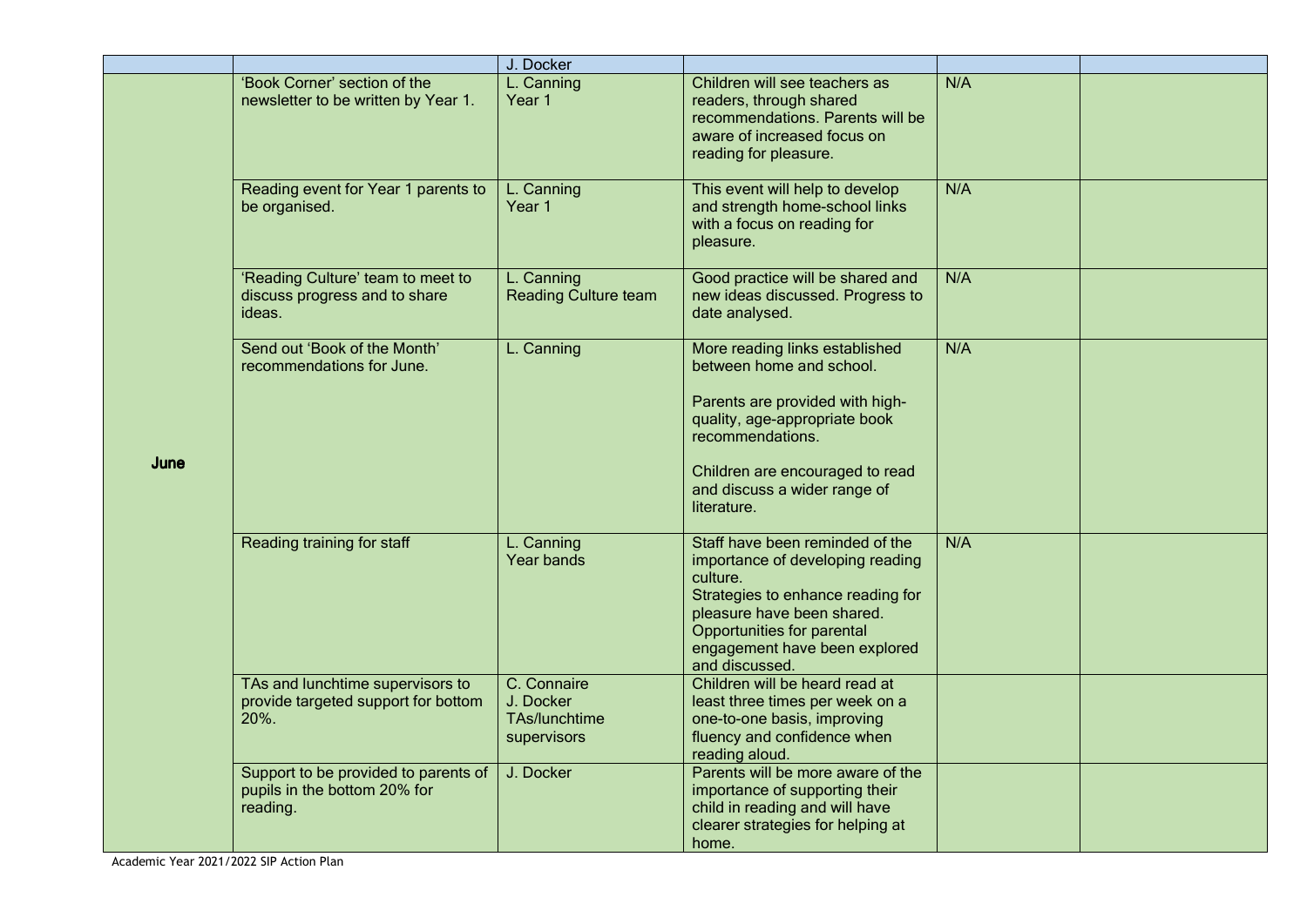|      | Story time sessions for Reception,<br>Year 1 and 2 parents.                     | <b>Reception staff</b><br>Year 1 staff<br>Year 2 staff<br>C. O'Toole | Parents will play a more active<br>role in their child's reading. The<br>importance of reading will be<br>promoted and strategies shared.                                                                                            | N/A                                                    |  |
|------|---------------------------------------------------------------------------------|----------------------------------------------------------------------|--------------------------------------------------------------------------------------------------------------------------------------------------------------------------------------------------------------------------------------|--------------------------------------------------------|--|
|      | School library to open after school<br>for twenty minutes daily.                | TAs.                                                                 | Pupils have the opportunity to<br>change their books more regularly<br>and parents can engage more<br>with their child's reading<br>experience.                                                                                      | N/A                                                    |  |
|      | Library to open to EYFS/KS1 pupils.                                             | EYFS/KS1 staff<br><b>TAs</b>                                         | Children in EYFS/KS1 will have<br>more free choice on a reading for<br>pleasure book to accompany their<br>phonetically decodable book.                                                                                              | Cost of new<br>shelving plus new<br>books for library. |  |
|      | Bedtime story bear to go home with<br>Year 1 and 2 pupils.                      | KS1 staff                                                            | Sharing stories will be celebrated<br>more at home.                                                                                                                                                                                  | Cost of bear<br>resources.                             |  |
|      | <b>Story time sessions for Nursery</b><br>parents.                              | <b>Nursery</b>                                                       | Parents will play a more active<br>role in their child's reading. The<br>importance of reading will be<br>promoted and strategies shared.                                                                                            | N/A                                                    |  |
|      | Send out 'Book of the Month'<br>recommendations for July.                       | L. Canning                                                           | More reading links established<br>between home and school.<br>Parents are provided with high-<br>quality, age-appropriate book<br>recommendations.<br>Children are encouraged to read<br>and discuss a wider range of<br>literature. | N/A                                                    |  |
| July | 'Book Corner' section of the<br>newsletter to be written by Year<br>Reception.  | L. Canning<br>Year 1                                                 | Children will see teachers as<br>readers, through shared<br>recommendations. Parents will be<br>aware of increased focus on<br>reading for pleasure.                                                                                 | N/A                                                    |  |
|      | Celebration event for engagement<br>with reading records.                       | L. Canning<br>All staff                                              | Using data from staff records,<br>enter children with ten or more<br>gold stars into prize draw.                                                                                                                                     | Cost of vouchers<br><b>TBC</b>                         |  |
|      | TAs and lunchtime supervisors to<br>provide targeted support for bottom<br>20%. | C. Connaire<br>J. Docker<br><b>TAs/lunchtime</b><br>supervisors      | Children will be heard read at<br>least three times per week on a<br>one-to-one basis, improving<br>fluency and confidence when<br>reading aloud.                                                                                    |                                                        |  |
|      | Support to be provided to parents of                                            | J. Docker                                                            | Parents will be more aware of the                                                                                                                                                                                                    |                                                        |  |